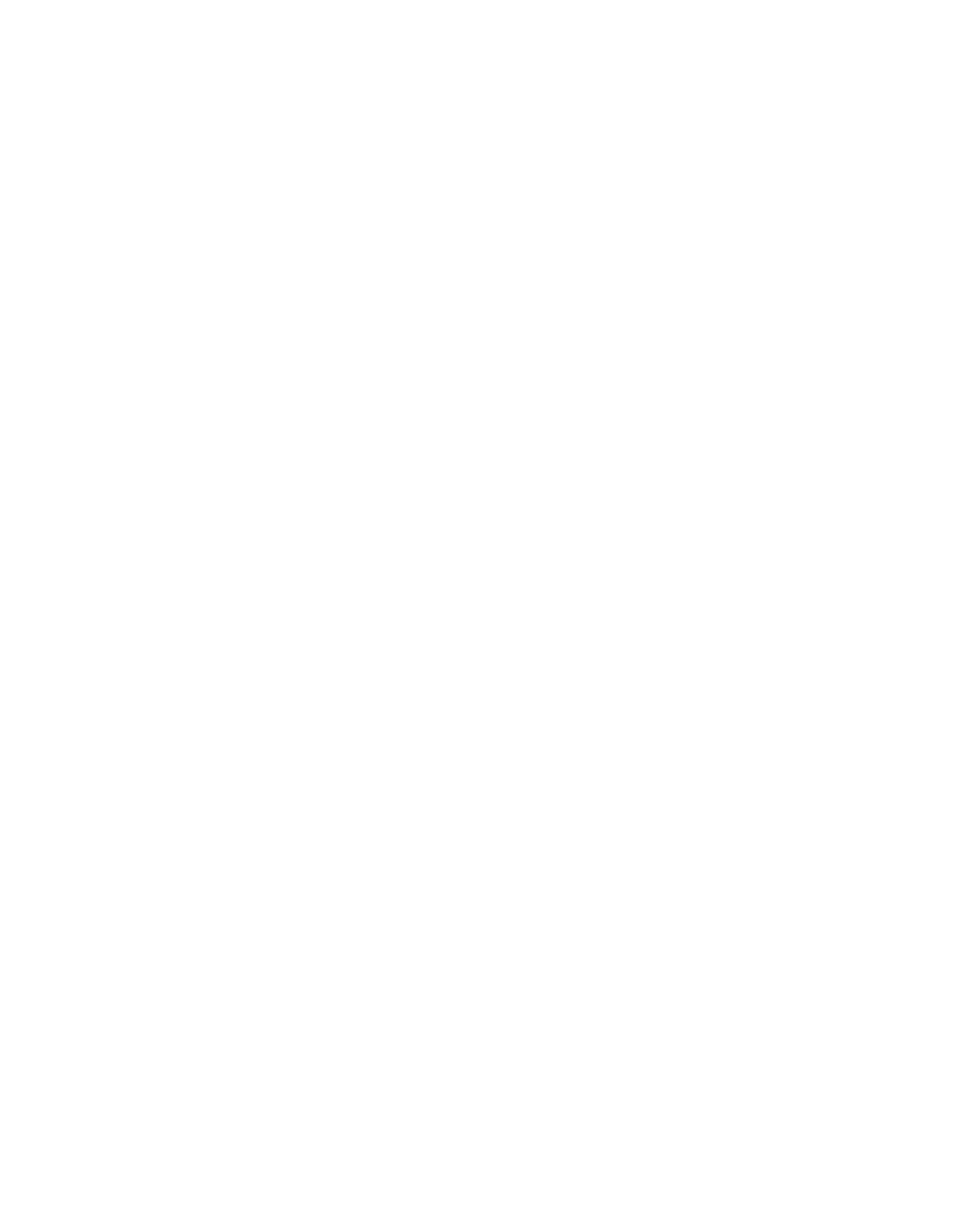#### **Statement by Governor Martín Guzmán, Minister of Economy of Argentina**

#### **On behalf of the Southern Cone Constituency**

#### **(Argentina, Bolivia, Chile, Paraguay, Peru, and Uruguay)**

#### **Global Developments**

Global economic recovery continues while significant gaps in recovery prospects persist between country groups amid sharp differences in vaccine access, distribution, and policy support.

**As the pandemic of the coronavirus approaches two years, and uncertainty about its end persists, emerging market and developing countries (EMDCs) are facing difficult tradeoffs** as their policy space has shrunk, social conditions have deteriorated, and global financial conditions could tighten in the short term. At the same time, major structural challenges related to the recovery, employment, production, climate change, digitalization, and rising inequality and poverty, demand urgent attention. Global cooperation to ensure universal access to vaccines and a strong international financial safety net, together with sound policy frameworks and ambitious domestic reforms, are elements that would ensure a successful exit from the crisis and advance the transformational agenda.

This statement offers specific comments on recent economic and financial developments and policy recommendations to the IMF October 2021 flagships.

#### **WORLDECONOMICOUTLOOK**

**The WEO projection for global activity is almost unchanged since July but the balance of risks is tilted to the downside.** Recent economic activity data has fallen somewhat below expectations in advanced economies (AEs) and China, while improvements in commodity exporters partially offset the global impact. We welcome the upward revision of growth projections for Latin America and the Caribbean. The improvement reflects not only external factors, such as the recovery in world trade and export prices, but also domestic factors such as progress in vaccination and policy support. We highlight the slow recovery of employment and labor participation across many economies with different income levels and different labor policies. Likewise, the employment of youth, women, informal, and low-skilled workers in emerging market and developing countries (EMDCs) continues to lag, especially in Latin America. These developments deserve further research, as well as tailored policy advice. We highlight the emergence of new virus variants and the possibility of a sudden capital stop to emerging market economies (EMEs) as the main downside risks ahead.

**The main novelty in the WEO refers to the generalized increase in inflation across the membership.** Since the Spring Meetings, inflation figures in AEs and many EMDCs have surprised significantly to the upside, although recent data has been more subdued. Average inflation in AEs is now projected to be at 3.5 percent by the end of 2021, compared to less than 2 percent in April. Similarly, inflation projections for Latin America, Emerging and Developing Europe, and Sub-Saharan Africa have been significantly revised upwards.

• **Staff's assessment is that the main drivers of rising inflation are pandemic-related supply bottlenecks, one-time service fee corrections, and higher commodity prices.** Staff analysis concludes that, even under extreme scenarios, on average, headline inflation is expected to converge to trend by early 2024. The unwinding of monetary stimulus will require close monitoring from the Fund to mitigate adverse financial spillovers effects.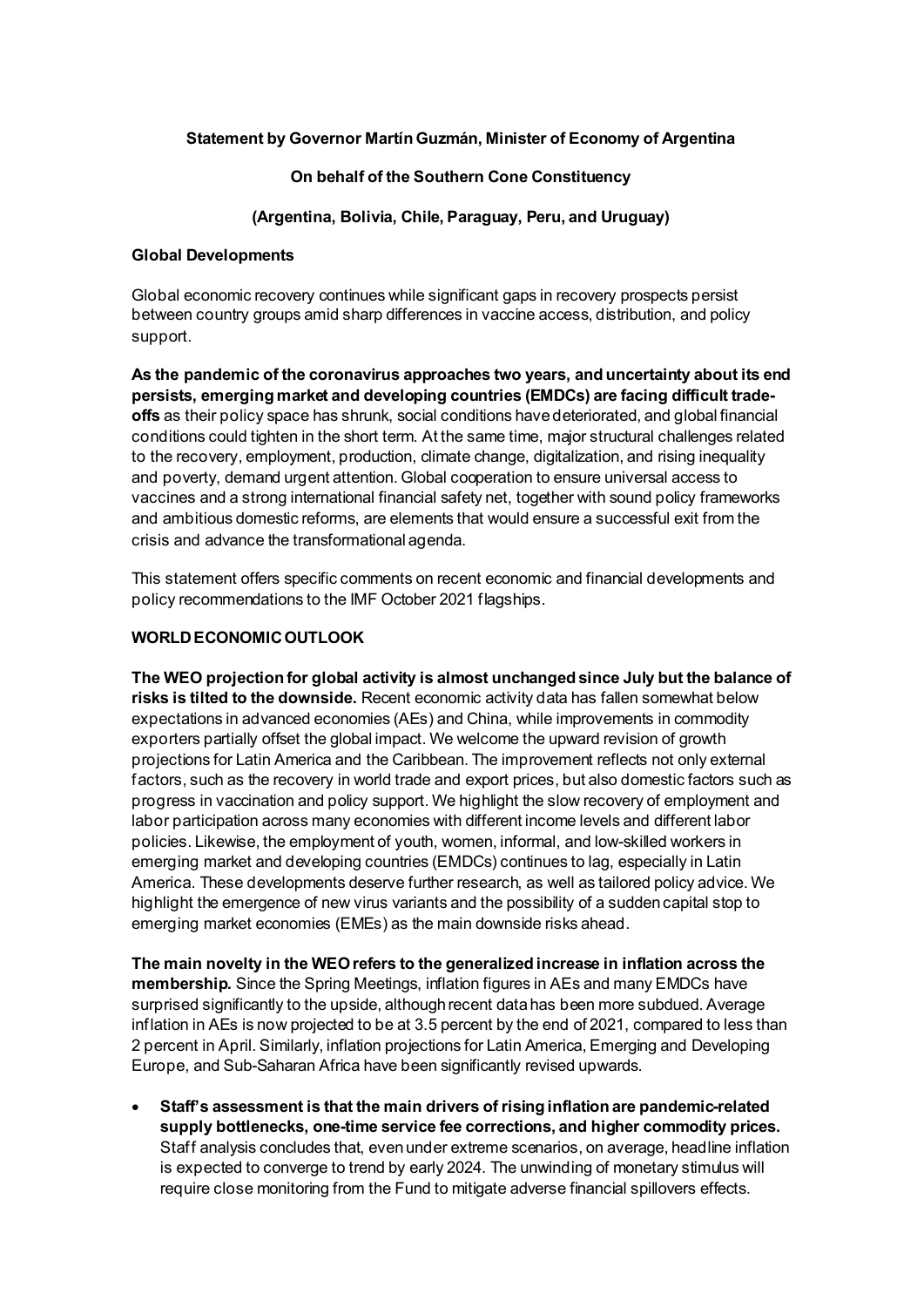**At the multilateral level, the most urgent task is to accelerate universal vaccination.** We welcome the reference in the WEO of the IMF proposal to speed up universal vaccination. We also support the call to strengthen the global financial safety net, ease financial constraints to struggling countries, and tackle debt vulnerabilities. As countries unevenly emerge from the crisis, tensions in the global financial system will increase. The extraordinary efforts to provide financial assistance to low-income countries (LICs) are essential to resume their development paths. At the same time, many middle-income countries are facing financing constraints and unsustainable debts that limit their policy response to the pandemic. The recent SDR allocation has helped alleviate immediate liquidity pressures among the most vulnerable members, but new rechanneling mechanisms through the PRGT and most importantly through the proposed Resilience and Sustainability Trust (RST), to reach all affected countries, will be essential. Also, more needs to be done through grants, concessional loans, and initiatives such as the G20 Common Framework for debt relief and the extension of the DSSI, as well as **the relief of IMF surcharges** during the pandemic, which are regressive and procyclical, affecting more the countries in need.

**We welcome the focus on the transformational agenda towards a more sustainable, greener, more digital, and productive economy.** We highlight, however, the wide confidence bands around these long-term projections due to uncertainty about future mitigation actions and technical progress, and the importance of taking into account country circumstances and financing needs to push forward these agendas.

**WEO Chapter 3 addresses the vital role that basic research plays in increasing productivity and long-term economic growth.** Basic research and scientific knowledge are critical components of innovation and their diffusion is wider and longer lasting than applied research. We broadly concur with the finding that innovation in EMDCs has particularly benefited by access to international research, both basic and applied. Cross-country citations in patent applications provide valuable clues about the drivers of the international knowledge transfer. A step forward would be to analyze corporations behind these patents. Many basic and applied research in EMDCs is patented by corporations in AEs and then EMDCs must pay for those patents. Furthermore, registering EMDCs´ patents in AEs is very costly and few have the money to do so. Staff analysis of the economic consequences of scientific decoupling illustrates the importance of maintaining a cooperative, symmetrical, and transparent framework for sharing basic research and scientific knowledge. The analysis could be complemented by further exploring the role of corporations in facilitating or slowing down the dissemination of knowledge in EMDCs. At the same time, we encourage further analysis on how to improve access and transfer basic research and how to better adapt it so it can be translated into innovation that supports economic growth and development.

**We highlight that positive spillovers and underinvestment in basic research and scientific knowledge is also an important concern for EMDCs.** We would welcome further analysis on effective actions to encourage research in EMDCs, particularly given that policy levers may be more restrictive than in AEs. A more general discussion on the relative effectiveness of alternative instruments beyond subsidies to fund basic research directly or to encourage the private sector is needed, including how to foster an effective interaction between governments, academia and public research institutes, and the private sector.

#### **GLOBAL FINANCIALSTABILITYREPORT**

**GFSR Chapter 1 presents a positive baseline scenario for global financial conditions and credit.** Despite the resurgence of the pandemic, somewhat weaker economic data, and rising headline inflation, global financial conditions remain relatively benign across AEs and EMEs. Long-term international interest rates have declined since the spikes around the Spring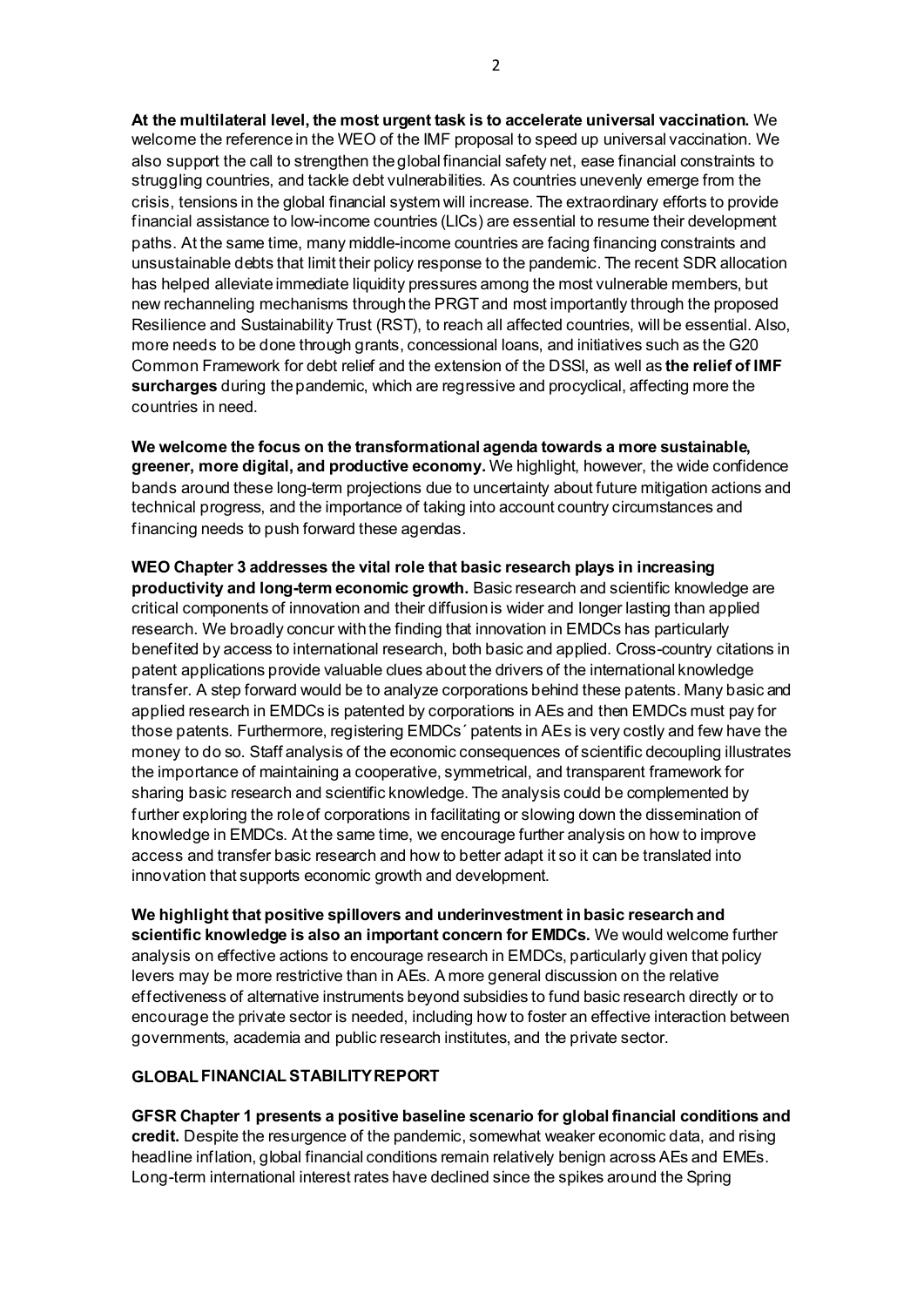Meetings. Corporate balance sheets have strengthened amid the global recovery and improved operating cash flows and the compression of risk premiums, while bankruptcies in AEs have fallen short of expectations. Capital flows to emerging and frontier economies have continued as sovereign, and corporates tap international bond markets. The capital position of global banks remains strong and can support international credit. Capital flow volatility could be a challenge for emerging markets, even with enhanced macroprudential frameworks. At the same time, we agree that credit measures should become better focused and tailored to hard-hit sectors, while strengthening the framework to address debt-overhangs and facilitate efficient capital reallocation in EMDCs, where fiscal support has been limited and the recovery will take longer. We missed further development of these issues in the GFSR.

**Financial risks remain elevated.** The global recovery is lopsided across countries and sectors. There is lingering uncertainty about the length of pandemic and the strength of the ongoing recovery. Rising inflationary pressures could trigger an abrupt correction of monetary policy in AEs at a time of high public and private debt and stretched valuations in financial and housing markets. Our main concern is a sudden tightening of financial conditions and capital flows to emerging and frontier markets. We also share concerns about the buoyancy of house prices across many jurisdictions.

**The Fund can play an important role to ensure that the international monetary system and financial system remain stable and efficient,** including its near-universal membership, core focus on macro-financial policies, broad expertise, and links with monetary, fiscal, and financial authorities through surveillance and capacity development. A gradual and prioritized strategy focused on the most pressing narrow issues around policy definitions and capacity development is preferable, with a focus on the needs of EMDCs. IMF partnering with other stakeholders and building internal capacity seems a viable strategy to tackle some EMDCs' demands for analytical foundation, surveillance, and capacity development. We agree that regulation should become proportionate to new risks and surveillance should focus on those economies´ financial systems, where this new ecosystem might represent a macro-critical problem due to bank disintermediation or currency substitution.

**We broadly agree that the sustainable investment fund sector can complement the transition towards a more sustainable economy, but the sector is still small.** As GFSR Chapter 3 notes, important challenges lie ahead to foster its development, including advancing harmonized disclosure and audit standards, generally accepted classifications, and indicators. We highlight that the same challenges apply to other financial instruments and sustainable investment funds aimed at fostering inclusive economic and social development in EMDCs.

#### **FISCAL MONITOR**

**We welcome the focus on the challenges for fiscal policy in a still highly uncertain environment.** An effective framework needs to adjust swiftly to changing circumstances, particularly with regards to the pandemic conditions, ongoing social and economic developments, and available policy space. In the case of EMDCs, in addition to the low availability of vaccines, the recovery is held back by reduced fiscal space which, in many cases, is aggravated by severe borrowing constraints and financing costs sensitive to sovereign debt risk interest rates and global financial conditions. As staff notes, debt is expected to remain high with significant increases in government financing needs in the coming years; therefore, strengthening medium-term fiscal frameworks would be important to foster a sustainable recovery. Governments need to buttress their medium-term fiscal frameworks, while maintaining well-targeted fiscal support, rebuilding buffers, and making progress on transformational reforms.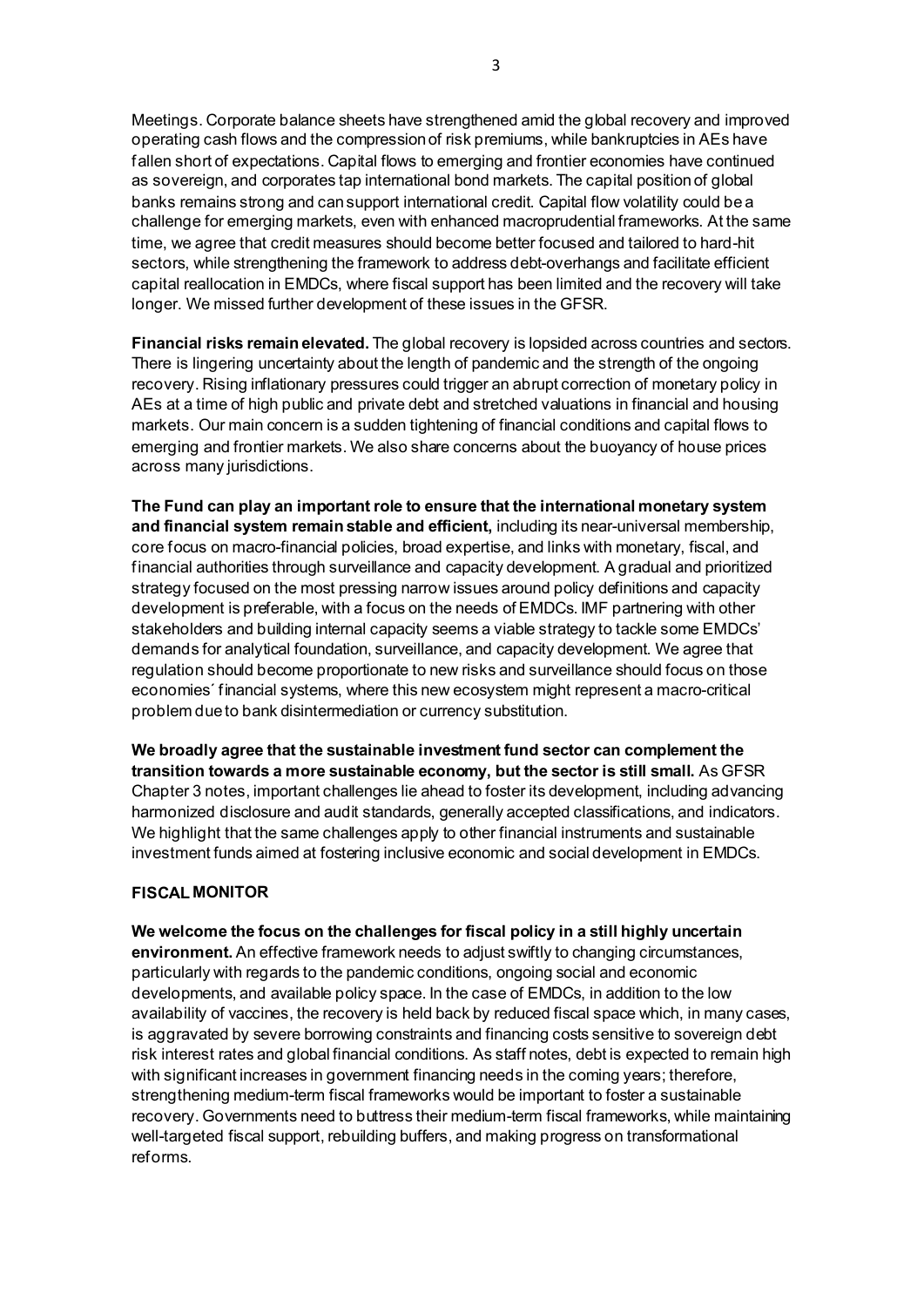**We concur that fiscal policy needs focus on protecting vulnerable population and enhancing growth prospects.** In this regard, we stress the importance of strengthening social protection systems, which help to mitigate the impact of the pandemic in countries. On the revenue side, measures to improve the efficiency of tax collection, avoiding evasion and elusion and strengthening the progressivity of tax systems should be an increasingly important part of the fiscal effort to rebuild more equitable economies.

**Fiscal Monitor Chapter 2 explores the challenges faced by the membership to strengthen the credibility of public finances in the coming years.** Fiscal support has been critical to protect lives and jobs, but the legacy of higher public debt has increased fiscal vulnerabilities.

**There is no one-size-fits-all solution, and each country will need to adopt the best strategy in line with their specific circumstances**. Prior to the pandemic, some economies already had legacy issues like aging population in AEs or development needs in LICs and EMEs. On top of that, and particularly for EMEs and LICs, expected tightening of monetary policy in AEs, will have a negative impact on countries with high debt levels. In many cases, recovering fiscal sustainability was already a major challenge prior to the pandemic. Thus, it is a big question mark how these issues will be addressed in the future by preserving the recovery, growth, and social safety nets.

**We agree that a consistent and credible macroeconomic framework will make the transition easier and less costly in terms of financing cost and speed of the adjustment**. Again, we believe that the answer depends on each country's characteristics, their current public debt level, existing fiscal space, growth prospects, and future revenues. In turn, these factors will help to outline the fiscal policies that work better in each country. The question is how to establish a fiscal framework that is compatible with economic recovery. As recognized by staff, fiscal sustainably includes a political and social dimension which is dangerous to ignore.

# **MD's Global Policy Agenda: VACCINATE, CALIBRATE, ACCELERATE**

We fully agree with the analysis and main recommendations posed in the Global Policy Agenda (GPA). We support the tone and priorities in the GPA.

Still, challenges related to the pandemic are immense in several countries. Therefore, a strict prioritization is needed, trying to concentrate on the immediate solutions to the crisis, and then on what will remain once the main impact of the pandemic is over for a resilient recovery and limiting to a minimum the scarring effects. In the short term, we would especially underline the importance of accelerating universal access to vaccines and vaccination. Greater international cooperation will be key to bridge gaps and lower barriers that hinder the widespread access to vaccines. Thus, we strongly commend the Fund´s commitment to support cooperation with international organizations to help countries access vaccines, as well as actions to reduce trade barriers on medical supplies and equipment.

We support the GPA proposals to achieve an equitable, sustainable, growth-friendly transformational and well-balanced post-pandemic recovery. At the multilateral level, we count on the Fund to foster AEs' effective coordination and communication of exit polices as countries emerge from a period of extraordinary fiscal and monetary stimulus. Also, in an uneven recovery, a strong Global Financial Safety Net with a well-resourced IMF at the center will remain critical to maintain or increase support for vulnerable members.

We also back the agenda to raise new resources from donors and the channeling of the new SDR allocation for the PRGT and the establishment of a well-resourced, new Resilience and Sustainability Trust open to middle-income countries, as well as LICs.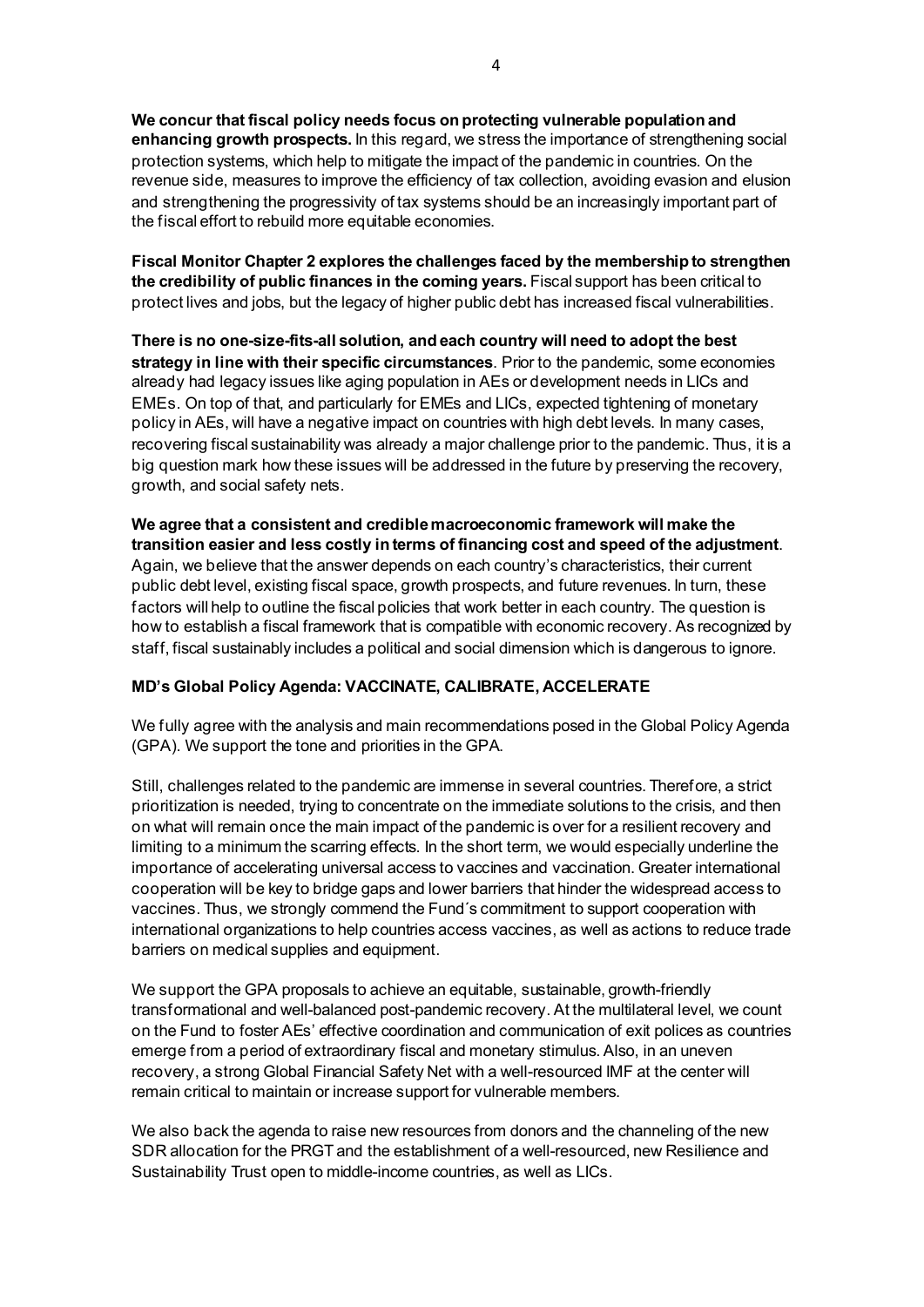Additionally, we look forward to the upcoming quota review as an opportunity to strengthen the Fund´s governance by correcting out-of-lineness quotas and increasing quota resources. The IMF process of governance reform should continue with a quota increase under the 16th General Review of Quotas to be concluded no later than December 2023.

At the bilateral level, we share the emphasis in the GPA on tailoring policy advice and capacity development to specific country circumstances, instead of broad and general top-down messages, considering the stage of the recovery, available policy space, and domestic, social, economic, and political conditions.

We welcome the inclusion of the debt agenda in the GPA as a key aspect to achieve a resilient recovery. We look forward to strengthening the implementation of the common debt framework, enhancing debt transparency of debtors and creditors, particularly private creditors and investors, and the multi-pronged approach to debt sustainability and restructuring. Furthermore, the commitment towards expanding the Fund´s work on social and governance issues in EMDCs is a key lever in reducing inequality and strengthening social cohesion, which, for instance, includes social safety nets and tax policies.

We also look forward to the Executive Board meeting to review the Fund´s access and surcharges policy in December 2021. We understand that the strategic income policy should also be reviewed.

Finally, we support the emphasis in the GPA on the new work stream on climate change and digital money. Besides, we share the priority in the GPA to support small states, LICs, and carbon-intensive countries. We acknowledge that meeting all these new targets will require an adequate and timely budget increase, and we support the reference to it in the GPA. However, the budget finance and the replenishing of precautionary accounts has relied heavily on the shoulders of very few EMDCs. In this regard, we believe that EMDCs (including LICs) face acute issues that deal with growth and development, such as, employment, industrialization, poverty and extreme poverty, education, health, a social safety net, debt and issues related to climate change, and very critical and life-threatening adaptation issues. That is why, as mentioned above, along with the budget, the Fund also has to discuss its strategic income policy.

# **ARGENTINA**

In December of 2019, while the country was in the middle of a deep crisis, the current administration took office and set clear priorities. The immediate challenges were to reverse the economic contraction, restore public debt sustainability, and protect the most vulnerable. Initial measures were to be taken to stop economic contraction, and a long-term agenda needed to be deployed to ensure that the basic macroeconomic balances could be preserved and help key sectors of the economy foster a process of inclusive, federal, and sustainable economic growth.

The macroeconomic situation prior to 2019 was not easy. During the previous four years, the public debt in foreign currency had increased by USD 100.16 billion. In 2018, when Argentina lost market access, the previous administration requested the largest loan in the history of the IMF (the Program entailed the equivalent in SDRs of more than USD 57 billion). The effective disbursement, which amounted to an equivalent of SDRs of almost USD 46 billion and more than 1000 percent of quota, was used to pay unsustainable debt and to allow capital flight at exchange rates that also proved to be unsustainable.

As in every country worldwide, the COVID-19 pandemic hit our country affecting the lives and livelihood of the population. COVID-19 reached an Argentina with limited resources, tight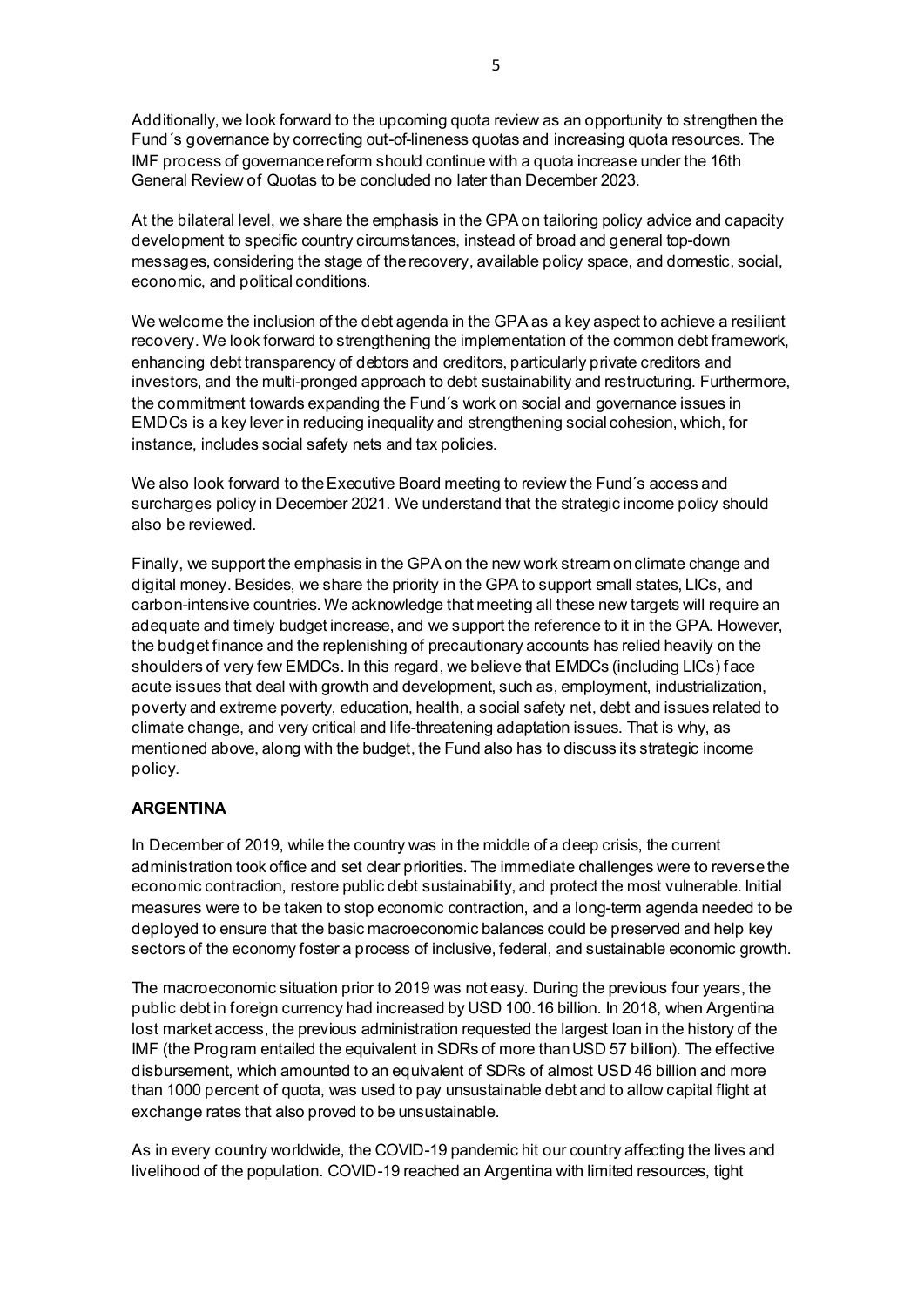constraints, and massive needs. It hit at a moment when Argentina lacked access to international credit markets and had limited scope to tapper the domestic segment. But there was no choice: the health crisis had to be faced and managed, while working to resolve the macroeconomic crisis. Argentina has since been implementing different measures to end the economic contraction.

While fighting the pandemic, Argentina successfully managed to reach a debt restructuring that implied a relief of almost USD 35 billion in a decade and pushed for the reconstruction of the public debt market in pesos. Hence, it was possible to revert a downward trend in economic activity and the recovery began. This can be seen in the industry, employment, and investment figures. GDP growth is projected at 8 percent for 2021, recovering much of the of -9.9 percent drop registered in 2020, which allows not only progress towards pre-pandemic activity levels, but also opens the door to a second recovery stage in 2022 to repair the profound damage resulting from the macroeconomic crisis of 2018/19.

The agenda for the coming years is organized around a fundamental principle. Macroeconomic stability will only be achieved with a recovery of economic activity that includes and protects the most vulnerable.

# **1. The response to the pandemic**

The pandemic deepened social, economic, and gender inequalities around the globe. Argentina was not an exception. Therefore, the government took swift and decisive actions in order to secure health, income, production, and employment, while mitigating inequalities. The health system was strengthened by investing in hospitals and medical supplies. The Emergency Family Income (IFE) reached almost 9 million people, and the Work and Production Assistance Program (ATP) reached more than 2.3 million workers in the private sector. At the end of 2020, programs such as the Universal Child Allowance or the "Alimentar Card", the program "Potenciar trabajo", the "PROGRESAR" scholarships, among others, were strengthened; and a transition process from ATP to the Productive Recovery program (REPRO) began, while registered (formal) employment gradually recovered. Since the beginning, total official support to fight the pandemic and its consequences reached around 6.5 percent of GDP.

By strengthening the health system, a priority for the government, it was possible to face the second wave of infections at the beginning of 2Q2021 in a stronger position. While the cases spread at a much higher rate than in the previous wave, the health system was robust enough to avoid collapsing and able to assist everyone who required attention. The vaccination campaign against COVID, which is already the largest in our history, was understood to be the structural tool to combat the pandemic.

#### **2. The debt challenges**

The room for maneuver has been limited since the beginning for this administration. The stock of public debt denominated in foreign currency was unsustainable. For this reason, the government restructured the sovereign debt with private creditors in 2020, maintaining the principles of securing the economic recovery and the protection of the most vulnerable, while engaging in good faith with our creditors. Progress has also been made in the domestic currency segment.

An important understanding has been reached with the creditors grouped in the Paris Club and negotiations are ongoing with the IMF to define a new program that allows, first and foremost, a process of recovery for the Argentine economy that ensures public debt sustainability.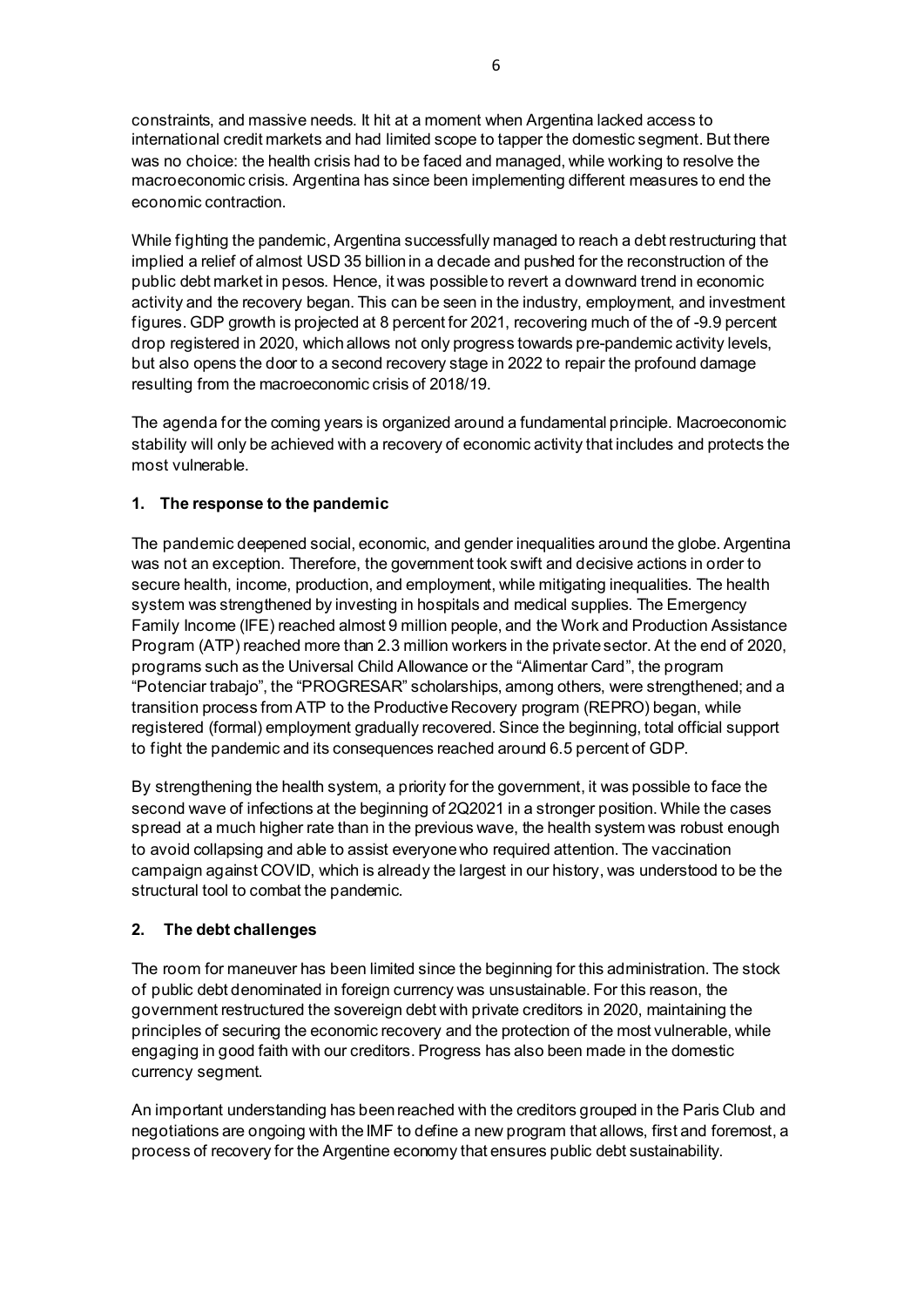#### **3. From double crisis to double recovery**

In 2020, the impact of the pandemic on economic activity aggravated the recession. Despite the challenges, significant progress has been made. The government has taken concrete steps to build an inclusive, dynamic, stable, federal, and sovereign development model.

### **a) The economic recovery**

The pace of economic recovery has been strong. In the first semester of 2021, GDP grew by 10.3 percent, driven by investment, which grew 55.8 percent compared to the same semester of the previous year, and in turn, consumption grew by 8.4 percent (private and public consumption grew 9.4 and 4.0 percent respectively).

Economic activity indicators show an important but heterogeneous recovery for this year. The pandemic had impacts on employment, income, demand composition, social inequality, resources distribution, and access to opportunities in a number of dimensions. Different speeds of recovery are observed between sectors. Gender gaps were also amplified. Activities such as culture, tourism, and gastronomy show a marked female presence, hence, while the male employment rate exceeded pre-pandemic levels, female employment continues to show a slower recovery.

The recovery in activity levels in the services sectors, the most affected by the pandemic, will contribute to a recovery in wages in the non-registered sector. This recovery in income is not only fair, but it is necessary to stimulate consumption and, consequently, growth.

Investment has shown a strong recovery in the first and second quarter of 2021. The implementation of the Knowledge Economy Law contributes to boost a sector that has high economic potential. As part of a general approach, a fluid dialogue has been maintained with the private sector, both in the evaluation and implementation of measures and regulations that allow the adaptation of the productive apparatus to the challenges of global changes.

# **b) Fiscal policy**

The deficit reduction throughout 2021 has been based on the recovery of fiscal resources and an expansionary capital spending policy, an increase in the net primary expenditure with respect to the trend, and a significant reduction in external public debt payments because of the sovereign debt restructuring carried out in 2020. Net interests went from 3.3 percent of GDP in 2019 to 2 percent of GDP in 2020. However, 2020 ended with a fiscal deficit of 6.4 percent of GDP and the financial deficit amounted to 8.3 percent of GDP because of policies to mitigate the impact of the pandemic and the decline in economic activity.

In 2021, an improvement in fiscal figures has been observed, mainly due to a better macroeconomic scenario. The primary fiscal imbalance went from a deficit of 4.1 percent of GDP in the first eight months of 2020 to 1.0 percent of GDP in the same period of 2021, mainly due to growth in total revenues (+1.3 percentage points (pp) of GDP) and the change in the pattern of spending associated with COVID-19, in a context of evolving sanitary measures. Meanwhile, interest on public debt (net of intra-public sector payments) amounted to 1.0 percent of GDP and represented 0.4 pp lower than that accumulated as of August 2020.

Tax revenues have been growing in real terms from August 2020, favored by several factors; the recovery of the economy, the contribution of taxes associated with foreign trade driven by the favorable terms of trade and the increase of exports (due to the recovery of the aggregate demand of Argentina´s main trading partners), and the progressive tax policy measures taken after two laws were approved by Congress—namely, the Law of Social Solidarity and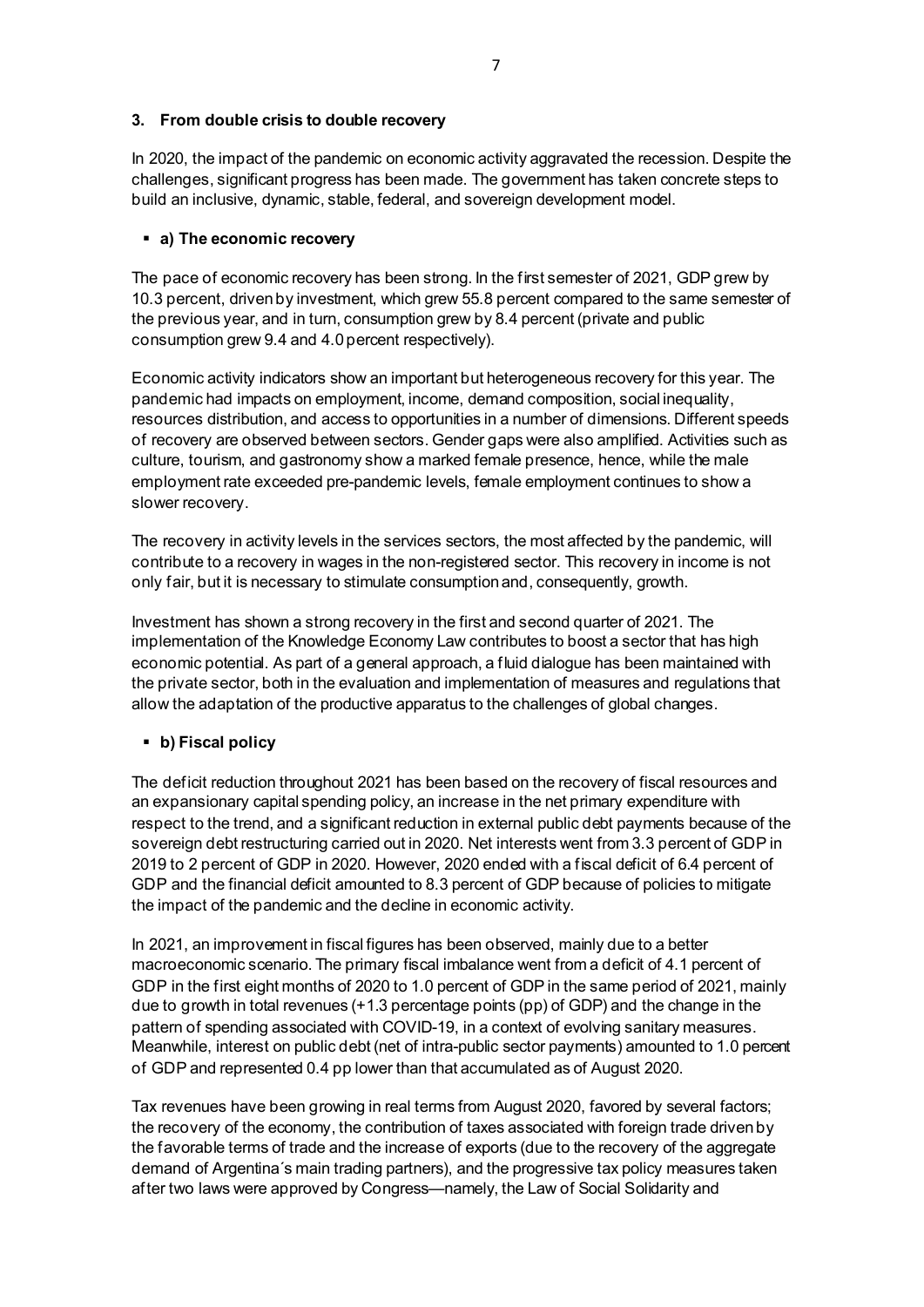Productive Reactivation, and the Law of *Aporte Solidario y Extraordinario* to help mitigate the effects of the pandemic aimed at strengthening fiscal sustainability. Tax collection associated with Social Security Contributions has been increasing gradually, due to the slower recovery of wages and employment.

Expenditures, barring those of an extraordinary nature associated with the COVID-19 pandemic, increased in order to support the recovery process. So far in 2021, real primary spending is expanding by 7.2 percent year-on-year, a dynamic in line with that stipulated in the 2021 Budget Law.

The increase in the share of capital spending, which almost doubled over the course of the year, has increased the expansionary effects of fiscal policy. It is worth noting the main investments in energy, road works, the capital transfers for public investments to the provinces through the "Argentina Hace" Plan, and all those destined to the education sector for infrastructure expenses and equipping and strengthening kindergartens, and those aimed at drinking water provision and sewerage works in poor neighborhoods.

The government has continued supporting vulnerable households and companies, reinforcing programs such as Food Policies and REPRO II.

**c) Inflation**

The increase in consumer price index during 2020 was 36.1 percent year-on-year, the lowest in the last three years, at 53.8 and 47.6 percent in 2019 and 2018, respectively. The inflationary dynamic accelerated during the first four months of the year with an average inflation of 4.1 percent per month and with a peak of 4.8 percent per month in March and is associated with the gradual opening of activities and with the increase in commodity prices.

The declining path of inflation has resumed since May, registering an average rate of 3.0 percent per month in the following four months (May-August). During the first eight months of the year, accumulated inflation was 32.3 percent, and it is projected that by the end of 2021 it would be around 45 percent, while for next year it is projected around 33 percent.

# **d) Balance of payments, international reserves, and the foreign exchange market**

As in all countries worldwide, in 2020 trade was affected by the pandemic

The current account of the balance of payments showed a surplus of USD 3,313 million (0.9 percent of GDP), representing a significant improvement when compared with 2019. The stock of international reserves closed 2020 at USD 39,387 million due to a deleveraging process in the private sector. By the end of the first semester of 2021 the stock of reserves was USD 42,437 million.

In the first eight months of 2021, exports of goods reached USD 50,717 million (+35.5 percent yoy) and imports reached USD 40,068 million (+52,9 percent yoy), which has resulted in a trade surplus of USD 10,649 million. Compared to the same period of 2019, exports showed an increase of 20.1 percent yoy, while imports grew 16.3 percent yoy, which represents an increase in the trade balance of USD 2,894 million. The recovery in trade as of January 2021 was driven mainly by exports of Manufactures of Agricultural Origin (MOA), followed by Manufactures of Industrial Origin (MOI). In the case of imports, the increase is related to greater purchases of goods associated with the recovery of economic activity.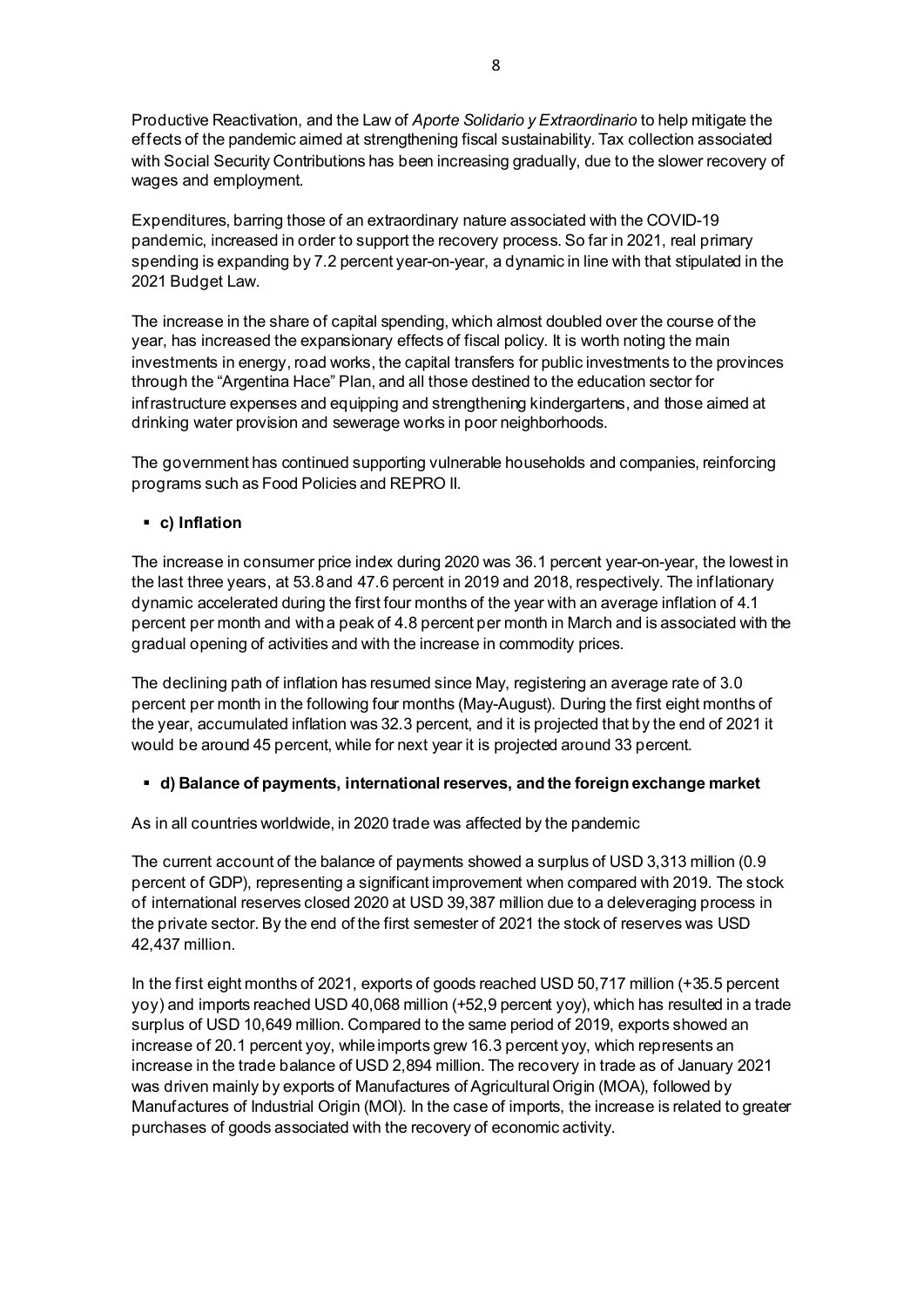#### **4. Economic activity projections**

GDP is projected to grow 4.0 percent in 2022. Currently, since lockdown measures are winding down, growth is expected to be driven by the production of goods and services. Manufacturing sectors will grow by an average of 3.7 percent. Services would show an average expansion of 4.3 percent, with a strong recovery in the Hotel and Restaurant sector (+41.2 percent), and growth in Trade (2.7 percent) and Transport and Communications (6.1 percent), in line with the growth of goods.

On the demand side, private consumption is projected to grow at a higher rate than GDP (after the sharpest decline in 2020), standing at 4.6 percent. Likewise, the recovery of investment is expected to continue, with an increase of 6.6 percent in 2022, in line with investment in construction and capital goods, consistent with the economic growth process on the supply side.

#### **BOLIVIA**

#### **Economic Recession and Pandemic**

After the breakdown of the constitutional order which occurred in Bolivia in November 2019, the country went through a period of political, economic, and social instability. In 2020 the transitional government implemented neoliberal measures that deteriorated the country's economic activity. In a few months the economic situation became critical due to the recessionary measures implemented, and a negative year-on-year rate was observed even before the arrival of the pandemic. Indeed, in March 2020 the Global Index of Economic Activity (IGAE in Spanish) had a contraction of 4.0 percent compared to the same month of 2019.

This scenario was deepened with the arrival of the coronavirus pandemic (COVID-19), since in the absence of adequate contingency plans to confront a health crisis of such magnitude, a rigid quarantine was established in the country after detecting the first positive case in the month of March. This left the neediest population vulnerable as an effect of a reduction in their income, which was finally reflected in the increase in the levels of unemployment, poverty, and inequality in 2020. Consequently, the Gross Domestic Product (GDP) registered a drop of more than 8 percent in the year.

It is worth mentioning that instead of taking advantage of the rigid quarantine period to manage the acquisition of bio security supplies, equipment, medicines, and vaccines to deal with COVID-19, it was observed that the contract processes were marked by corruption, such as the purchase of respirators with surcharge. On the other hand, at the end of July 2020 the school year was abruptly stopped by the government (normally it ends in November); this measure did not consider the significant effect on students' short, medium and long-term development and on human capital in the country.

#### **Policy and Economic and Social Measures to Rebuild the Bolivian Economy**

Since the democratically elected government took office in November 2020, the Productive Community Social Economic Model (MESCP in Spanish) was reestablished with the aim of rebuilding the economy and once again consolidating stability and economic growth. Thus, in March 2021, in full exercise of economic sovereignty, the 2021 Fiscal Financial Program was signed to establish policy guidelines to guarantee Bolivian economic recovery.

Regarding monetary policy, an expansionary orientation was maintained through different measures in order to preserve an adequate liquidity level in the financial system, and to help boost credit and investment.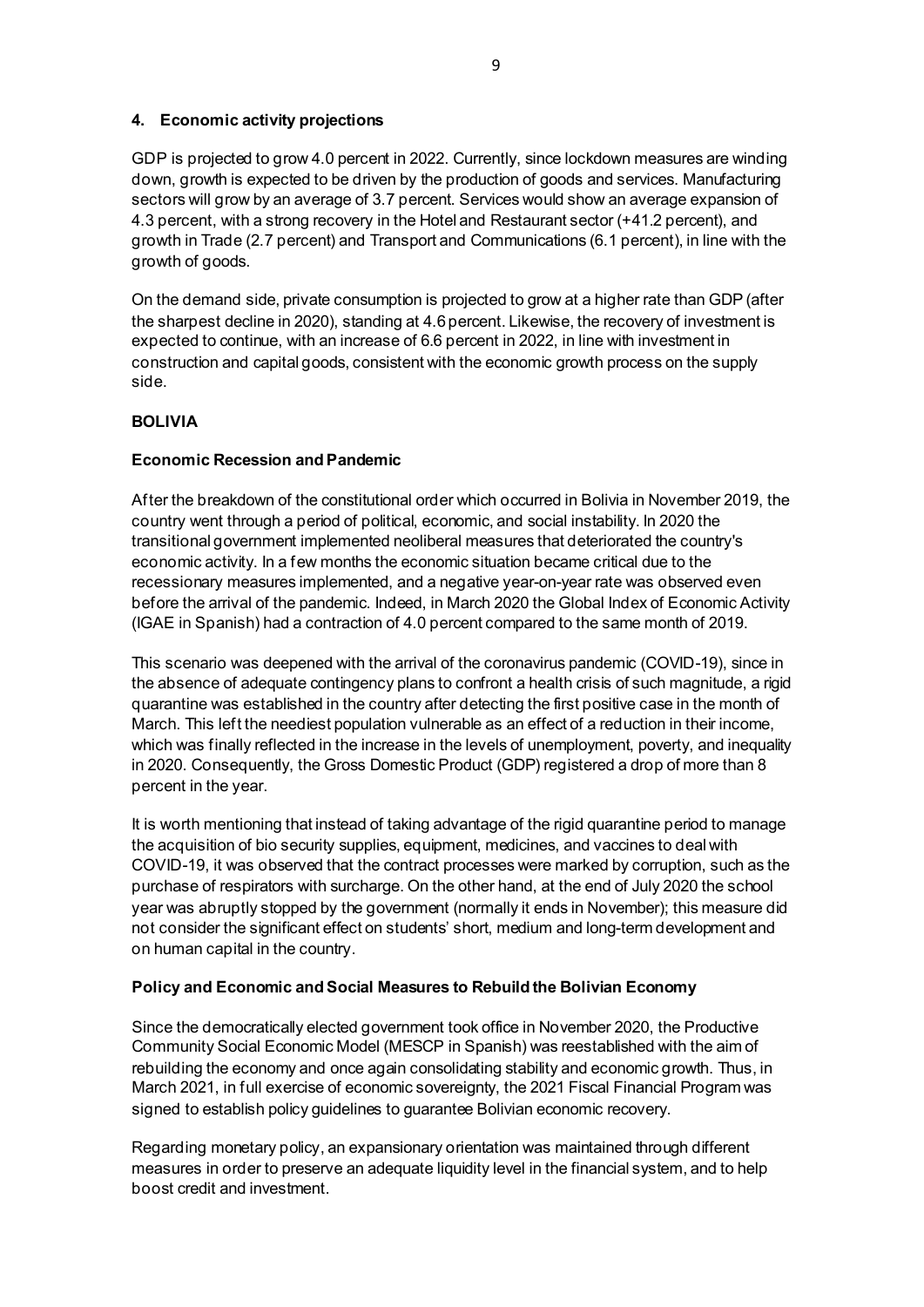The exchange rate policy was aimed at maintaining the stability of the exchange rate, allowing more space for the application of expansionary monetary policy and helping generate greater certainty. Additionally, exchange rate stability continues to support *Bolivianization* (dedollarization) and inflation control.

Moreover, since November the Bolivian government adopted a set of measures to boost supply and aggregate demand in the country to carry out the economic reconstruction.

In the demand area, the Bono contra el Hambre (a cash transfer program) benefited more than 4 million Bolivian people, with a total disbursement of USD 588 million from December 2020 to May 2021. An increase in rents for the retired population was established with a total amount of USD 36 million and 219,963 beneficiaries in December 2020. Public investment was reestablished with a budgeted investment of USD 4,011 million for this year. The Reimbursement of the Value Added Tax measure benefited 42,212 people in August 2021; and 204 taxpayers paid the Great Fortunes Tax to April of this year. The National Minimum Wage was increased by 2 percent. Jobs were created for Education (1,700) and Health (2,500) in 2021. Finally, the return of contributions to insured persons in the Pension System was set up, which is estimated to benefit more than 1.4 million Bolivian people.

On the supply side, lines of credit to promote import substitution policy were established through the "SIBOLIVIA" program and these credits were extended for the agricultural and farming sector; nearly 3,000 producers benefited up to September 2021. 243,845 credit operations were rescheduled and/or refinanced to August 2021. The limits of productive and low-income housing portfolio were reestablished, which benefited 659,427 businesses and 87,811 families, respectively, up to August 2021. Public companies and investment projects were also strengthened and reactivated. These were the most notable actions.

In the same way, regulatory measures were determined to boost productive business through State purchases such as an electronic catalog, State virtual market, and electronic auction. By August 2021 the electronic auction saved USD 19 million in adjudications.

It should be noted that, after the violation of the right to education by the previous administration, the current government declared 2021 as the year for recovering this right and established modalities to return to education.

#### **Results of the Implemented Measures**

The Bolivian economy shows important signs of recovery with a 9.2 percent growth of IGAE up to July 2021. The rebound in the mining sector stands out with a rise of 54.9 percent, the construction sector grew 32.8 percent, the manufacturing industry 10.4 percent, and the commerce sector 9.0 percent, among others.

Foreign trade reactivation was reflected in the 65 percent growth in accumulated exports up to August of this year, compared to the same period in 2020, and the 33 percent improvement in imports, resulting in a surplus trade balance of USD 1,360 million, after six years of deficit.

A rebuilding of domestic demand was evidenced in the 29 percent growth in invoiced sales of restaurants up to July 2021. Similarly, the consumption of basic services increased by 4 percent to July 2021, compared to the drop by 8.6 percent in the same month in 2020.

In addition, up to August 2021, savings in the financial system increased by 8 percent in relation to the same period in 2020. Low-income housing loans and productive loans were restarted and boosted. The former with the aim of the low-income population gaining access to home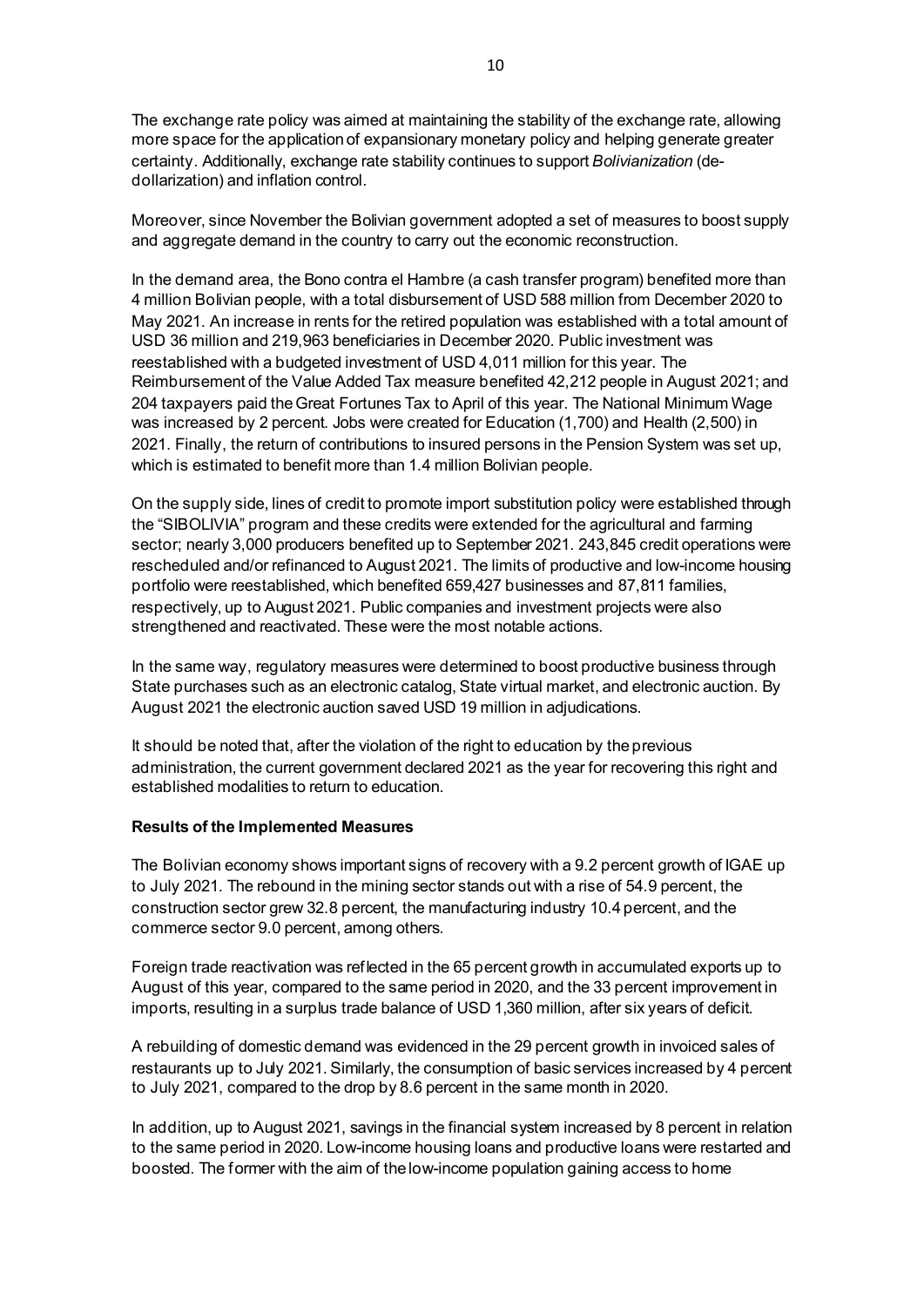ownership, and the latter to cover the financing needs of productive enterprises. On the other hand, tax collections grew 17 percent up to August of this year.

It is worth noting the reduction of urban open unemployment rate by 5 percentage points (pp), from its highest level of 11.6 percent in July 2020 to 6.5 percent in August 2021, which reflects the return of economic activity dynamism.

# **Strategic Plan to Fight COVID-19**

Considering the Bolivian economy's deterioration and poor health management by the previous government, the new legitimately elected authorities implemented the Strategic Plan to Fight COVID-19 with a budget allocation of USD 368 million for this year by the central government. Within this amount, USD 138 million was used for vaccine purchases, USD 126 million for the acquisition of tests and medicines for timely detection and diagnosis, USD 41 million for health personnel hiring, and USD 32 million for complementary medical supplies.

From November 2020 to August 2021, the government spent USD 314 million at the central level for COVID-19 care. In the same direction, Bolivia bought the necessary amount of vaccines to immunize 100 percent of the country's vaccinable population. To date, about 50 percent of the population has had both doses.

# **Economic Outlook**

In the framework of the 2021 Fiscal Financial Program, the country's economic activity is expected to grow by around 4.4 percent—far from the contraction of more than 8 percent in 2020—and reduce the fiscal deficit to single digits (9.7 percent of GDP). Furthermore, it will continue to prioritize public investment, exchange rate stability, and an adequate control of inflation, which is expected to close this year around 2.6 percent.

Finally, social measures that prioritize the most vulnerable sectors will still be promoted; health care and the fight against COVID-19 will be strengthened; and the government will continue establishing the conditions to resume the sustained growth path of the Bolivian economy and to confront the challenges from the current context of the pandemic, with a strong emphasis on boosting the industrialization process, the import substitution strategy, and productive enhancement.

# **CHILE**

**The Chilean economy has recovered rapidly from two large and consecutive shocks.** In late 2019, economic activity suffered a sharp contraction during the outbreak of social unrest, and then again in mid-2021 when the virus and lockdown measures hit the economy. Since then, the economy has recovered steadily, with a brief setback last March and April after the resurgence of the pandemic. By mid-2021, output was already above pre-social crisis and pandemic highs. The swift recovery has been underpinned by the mass vaccination process and unprecedented fiscal and monetary support.

**Vaccination coverage has increased swiftly.** By October 1, about 90 percent of the adult population had already received two doses of the vaccine, and the most vulnerable groups were receiving a booster shot. The number of new cases in the country has declined steadily since the middle of the year along with an increase in vaccination and the continuation of health care measures. Vaccination coverage is now extending to children from 6 to 17 years of age.

**In the last two years, the authorities have implemented a wide array of policy measures to support the economy.** Monetary and credit measures included cutting the policy rate to 0.5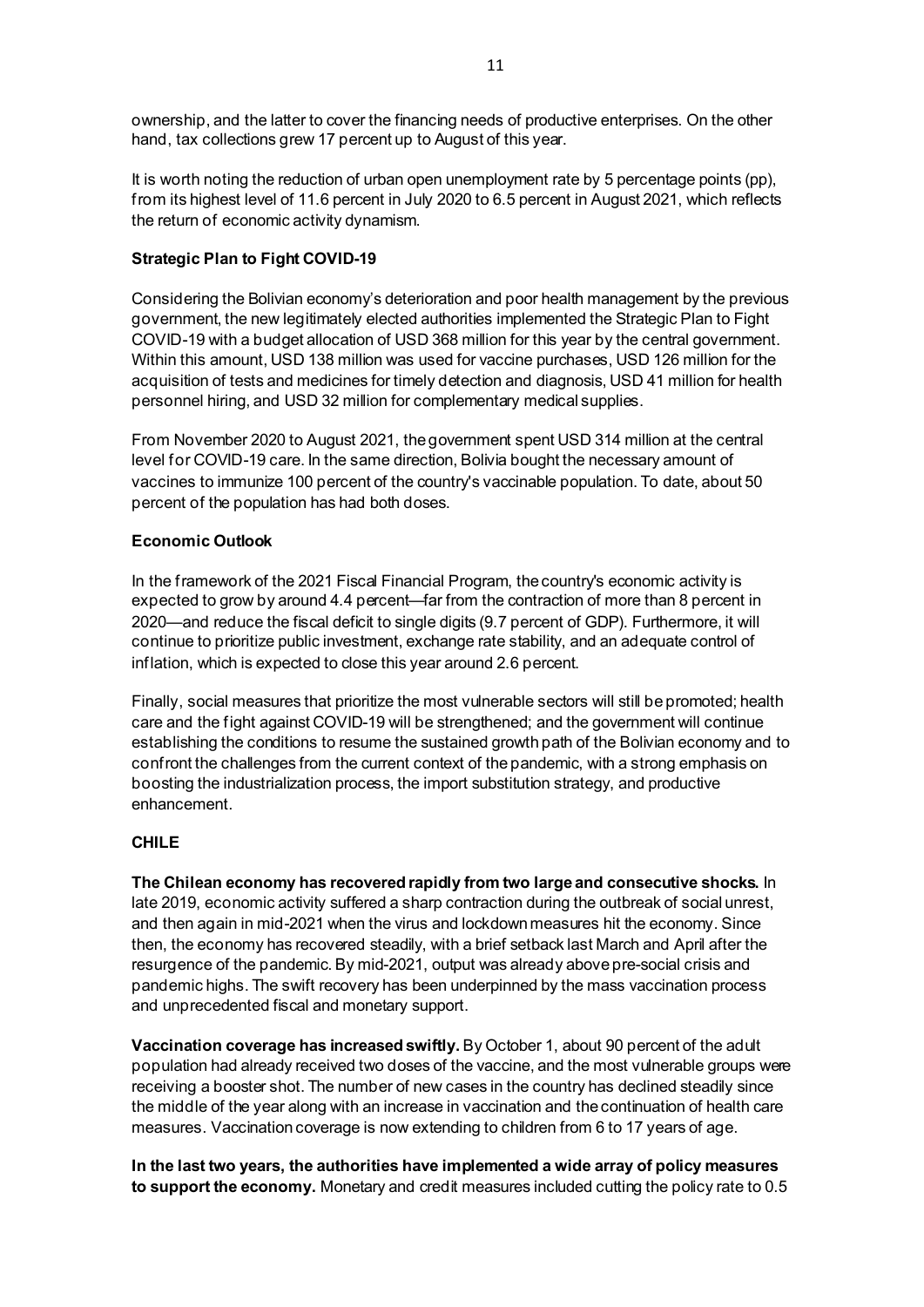percent, implementing an asset purchase program, setting up a new funding-for-lending scheme along with public credit guarantees and temporary regulatory relief. Fiscal measures included new emergency programs to support household incomes during the pandemic, strengthening unemployment insurance, and new subsidies for hiring workers.

**The unprecedented policy support played a critical role to contain the crisis.** A recent study by the Central Bank of Chile (CBC) estimates that in the absence of these policies, the fall in GDP in 2020 would have been between 4.5 and 7.5 percentage points deeper than its effective contraction (–5.8 percent). In the first half of 2021, in the absence of policies, the annual variation in GDP would have been between an increase of 0.8 percent and a fall of –2.4 percent, compared to the observed annual growth of 8.7 percent. Early on, the combination of liquidity policies and public guarantees was essential to support the expansion of credit to firms and avoid widespread bankruptcies. Credit support policies were implemented through banks, allowing them to apply KYC capabilities. This approach contrasts with the widespread renewal and regulatory moratorium in other countries that could mask the risks of non-financial companies and bank portfolios. Beyond this, fiscal stimuli became a major driver of aggregate demand since late-2020, while pension withdrawals increased household liquidity, albeit generating financial and longer-term costs.

**Economic growth is projected to be close or above 10 percent in 2021.** The private consumption-led recovery has been very strong supported by the fiscal measures and the pension withdrawals. Investment has also recovered, especially in the machinery and equipment component, while construction activity is still below its pre-pandemic peaks. Renewable-energy projects remain one of the key drivers of investment. Job vacancies, employment, and labor participation have been increasing in recent months, although shortfalls affecting mostly low-skilled workers and women are still relevant. Wages have been growing in line with the limited response of the labor supply and the rapid increase in aggregate demand. Next year, activity is projected to slow significantly as the extraordinary monetary and fiscal stimulus fades and the output gap closes.

As the economy exits the recession, the authorities are recalibrating their policies to prevent the development of macroeconomic or financial imbalances and return to a path of fiscal consolidation and re-composition of private savings.

**CBC is gradually withdrawing extraordinary monetary stimulus from the economy.** Strong consumption dynamism has put pressure on inflation in a context in which domestic supply has not yet fully recovered, bottlenecks persist in global supply chains, oil prices have risen, and the peso has depreciated. Short-term inflation projections have been revised upward. The CBC has increased the monetary policy rate by 75bps to 1.5 percent and expect to continue tightening until bringing it around its neutral level towards the first half of next year. At the same time, domestic term and credit premiums have increased and the peso has depreciated on the back of massive pension savings withdrawals and persistent local uncertainty. The tightening of financial conditions and the slowdown in demand resulting from the withdrawal of fiscal and monetary stimulus policies, among other things, will bring inflation to converge to 3 percent in the two-year policy horizon.

**Chile has maintained access to the FCL during the pandemic as a precautionary and temporary arrangement.** The authorities plan to exit the FCL once the regular 24-month period is completed in May next year. Preparations to strengthen the international liquidity position of the CBC have started well in advance, including an ongoing reserve accumulation program, among other actions. Access to the FCL has provided a valuable backstop against external tail risks.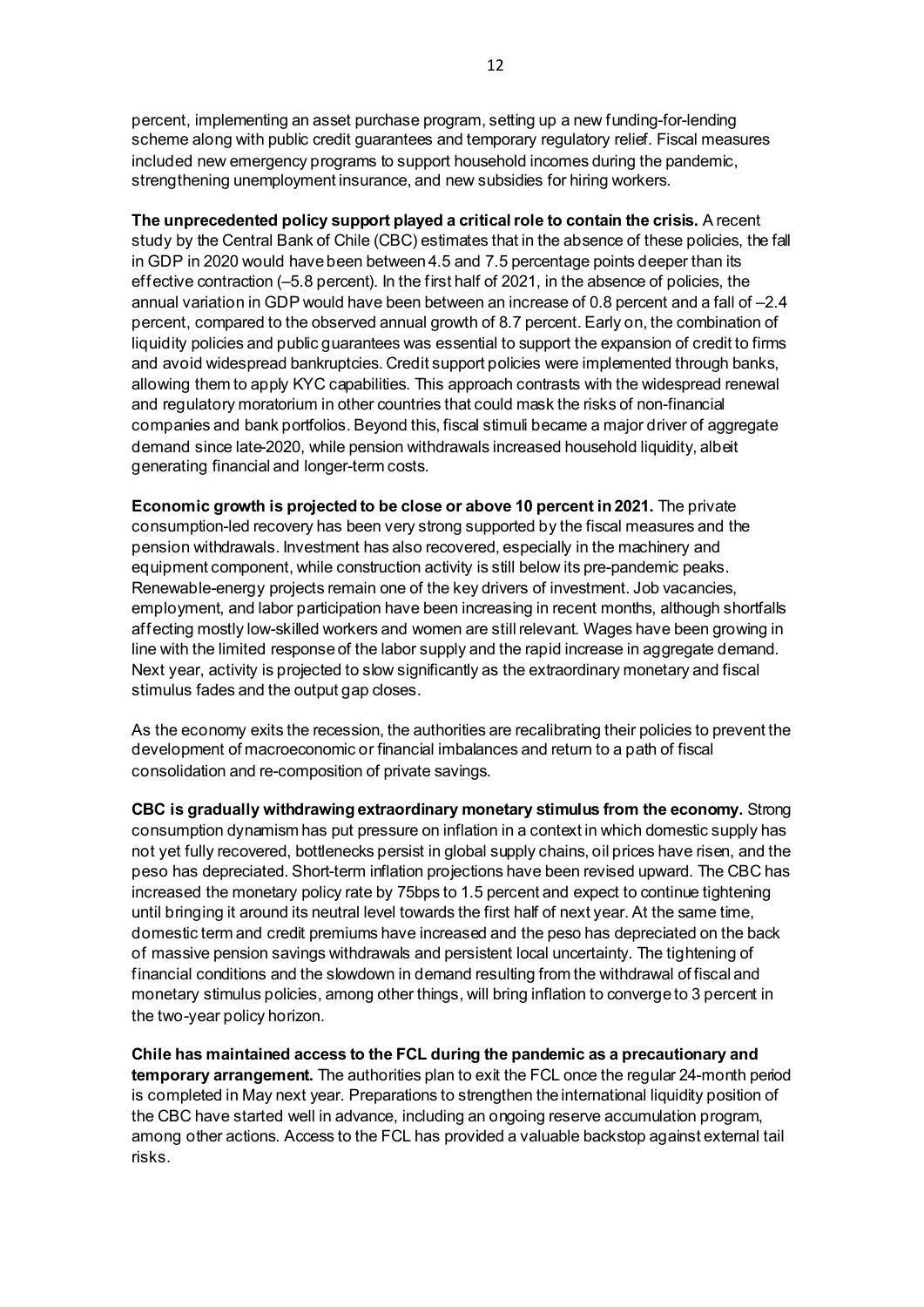**Extraordinary fiscal stimulus will be withdrawn as the economy exits the pandemic recession.** Early in 2021, the government extended the emergency family income (IFE) to cope with the resurgence of the pandemic and new lockdown measures. Public spending is projected to grow 32.1 percent this year, with a headline fiscal deficit at 8.3 percent of GDP. The fiscal buffers accumulated in previous years and the favorable access to markets have made it possible to finance the extraordinary fiscal response to the pandemic. The government presented the budget law for next year, which considers fading emergency measures as the economy recovers. The headline and structural deficit are projected to decline to 2.8 percent and 3.9 percent of GDP, respectively. GDP is projected to reach 34.9 percent of GDP by the end of 2021 and 37.5 percent of GDP by the end of next year. The government is continuing to implement its Financial Strategy to address Climate Change, including fostering the development of green financial markets and instruments and developing a green budgeting framework.

# **PARAGUAY**

The Paraguayan economy showed a positive dynamism during the first semester of 2021, in line with the gradual reopening of the economy, greater mobility of the population, improvements in employment, the adaptation of people and businesses to the new forms of work, and the favorable external impulse. In this context, the central forecast of GDP growth for 2021 was adjusted upwards from 3.5 percent (April) to 4.5 percent (July). In recent months, economic activity records have stood above the foreseen levels.

In addition, since the previous revision of the GDP forecast in April, the sanitary overview has improved notably with an important reduction of the number of people infected by COVID-19 and the significant progress in the process of immunization of the population. This has allowed for a more favorable performance of the services sector.

The correction of the GDP forecast, on the side of supply, was explained by an improvement of the following sub-groups: other services (including the segments most affected by the pandemic), construction, manufacturing, trade, and livestock. On the expenditure side, a higher growth rate is expected for investments, boosted by construction and the purchases of machinery and equipment. Private consumption will also show a greater expansion, supported by the gradual recovery of the labor market and the better expectations of economic agents. Likewise, the external sector has maintained a positive performance.

Regarding prices, inflation has rebounded in the last few months, affected mainly by external factors. The inflation of food items has been increasing, due to the higher prices of commodities and a substantial improvement of external demand, particularly for beef. At the same time, the elevated levels of petroleum prices have carried over to local fuel prices. In this context, interannual inflation has been accelerating recently given the increases of both food and energy prices and due to the lower comparison base in 2020. In August, inflation measured by the Consumer Price Index (CPI) was 5.6 percent y-o-y, while the CPI rate that excludes food items and energy (IPCSAE) was 2.1 percent y-o-y, denoting the high concentration of inflation in the two aforementioned categories. The inter-annual inflation of the prices of services stood at low levels (1.2 percent), which are consistent with the lag that certain segments of the services sector continue to show, since they cannot operate at their full capacity as one of the consequences of the pandemic.

Monetary policy has played its stabilizing role following the strong impact of the COVID-19 pandemic on both economic activity and demand since the end of the first quarter of 2020. Between March and June 2020, the monetary policy rate was reduced by 375 basis points, from 4 percent to 0.75 percent. This is the lowest level of the reference rate since the implementation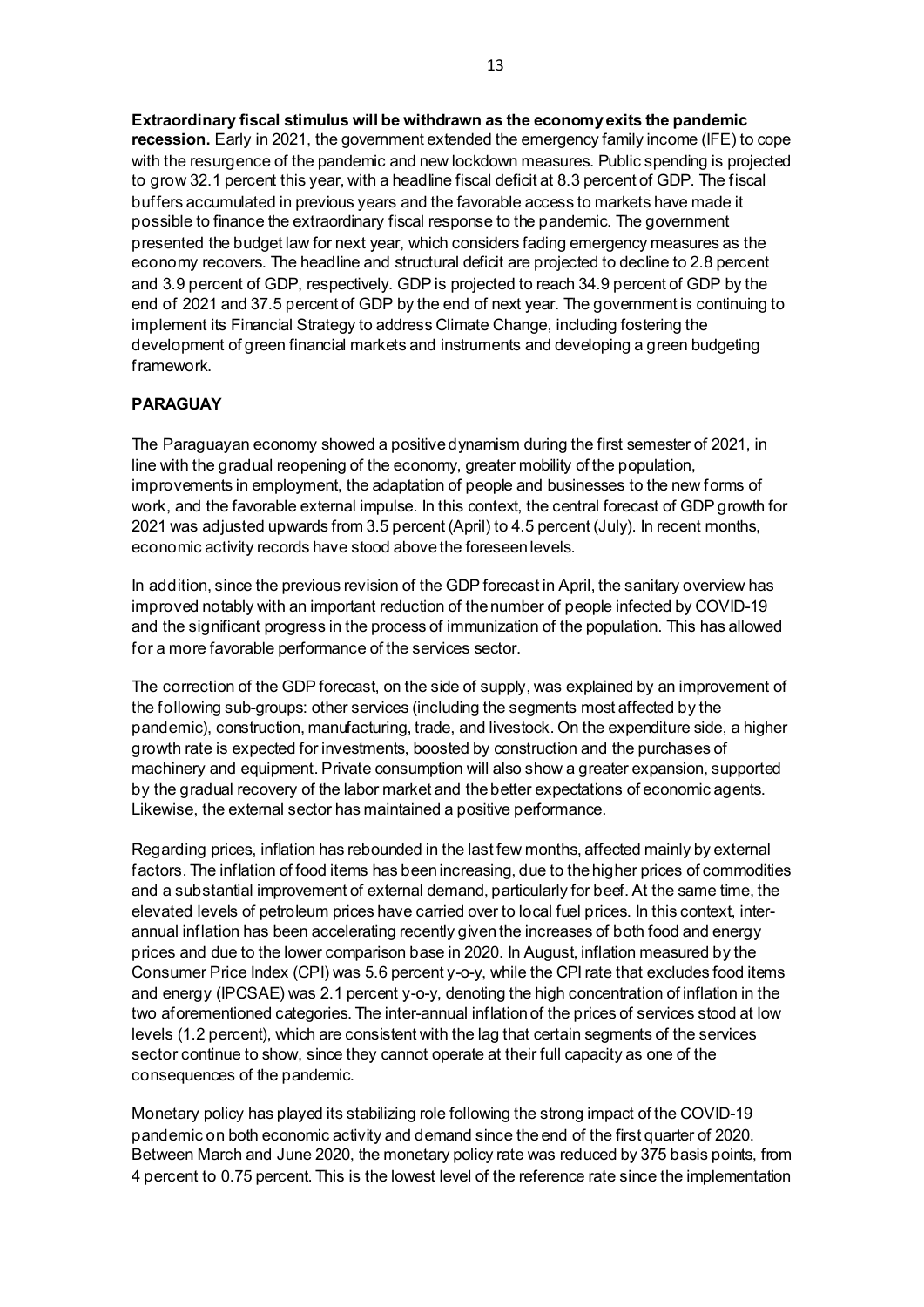of the inflation-targeting scheme (May 2011). In this regard, in Paraguay, monetary policy adopted an extremely expansive stance during the pandemic, with the purpose of contributing, to some extent, to mitigating the effects of COVID-19, while contributing to the country's economic recovery. Inflation, while explained largely by external factors, in a scenario of greater economic performance, could eventually generate second-round effects on other categories of the basic basket of consumer goods and services or affect inflation expectations. Taking into account this new context, the authorities of the Central Bank of Paraguay (BCP) decided to initiate a gradual withdrawal of the monetary stimuli in August, with an increase of the monetary policy rate of 25 basis points; followed by an increase of 50 basis points in September. Thus, the rate now stands at 1.50 percent annually.

Along with the economic recovery, public finances have also improved in recent months. As of July 2021, total fiscal revenue grew by 22.6 percent, mainly explained by tax collection, which rose by 26.6 percent. On the other hand, current expenditures registered a cumulative variation of -1.3 percent, largely due to the reduction of social benefits and payments as compared to 2020, given the various measures implemented to provide assistance to households in order to lessen the impacts on income derived from the COVID-19 pandemic. Disbursements tied to public investment fell by 15.2 percent. Finally, the annualized fiscal balance stood at -3.8 percent of GDP in the month of July, consistent with the projection of a deficit for 2020 (-4.0 percent of GDP), as estimated by the Ministry of Finance.

Regarding the financial sector, monetary policy, liquidity support, and credit easing measures permitted entities to have sufficient resources with which to face the challenges stemming from the pandemic. In such a scenario, the financial system has remained stable, with sufficient liquidity, and with solvency levels far above both the regulatory requirements and the credit quality indicators. On the other hand, financial profitability has become weaker, but remains in line with the recent economic and financial situation experienced by our country and others in the region.

As concerns the evolution of credit, since the second semester of 2020 credit recovered its dynamism, reaching a maximum expansion rate of 9.1 percent y-o-y in April of this year. Said performance is attributed, to a great extent, to the flexibilization measures implemented in order to extend new loans and by the additional funds that made it possible to grant more support to businesses, with State guarantees, especially support for micro, small, and medium-size enterprises (MSMEs).

The payment system has performed normally, in a fluid, effective and efficient manner. Since November 2020, the operating hours have been extended so that participant entities and their clients may carry out more interbank electronic transfers through the platform of the Payment System of Paraguay (SIPAP). Since the beginning of the sanitary crisis, the operations taking place through the payment system have increased significantly. In particular, the quantity of transfers made between the clients of the financial entities tripled from March 2020 to July 2021. Furthermore, the BCP and the financial entities continue to make investments in technology to broaden the services offered, foster the digitalization of payments, and increase financial inclusion.

# **PERU**

In the first half of 2021, year-on-year growth was 20.9 percent (-0.1percent with respect to 1H2019), explained by a recovery in non-primary sectors, such as services, commerce and construction; and by a low comparative base. As the vaccination rollout progressed (especially in May and June) and COVID-related infections and mortality decreased, containment measures eased. However, expectations deteriorated, thereby slowing down private spending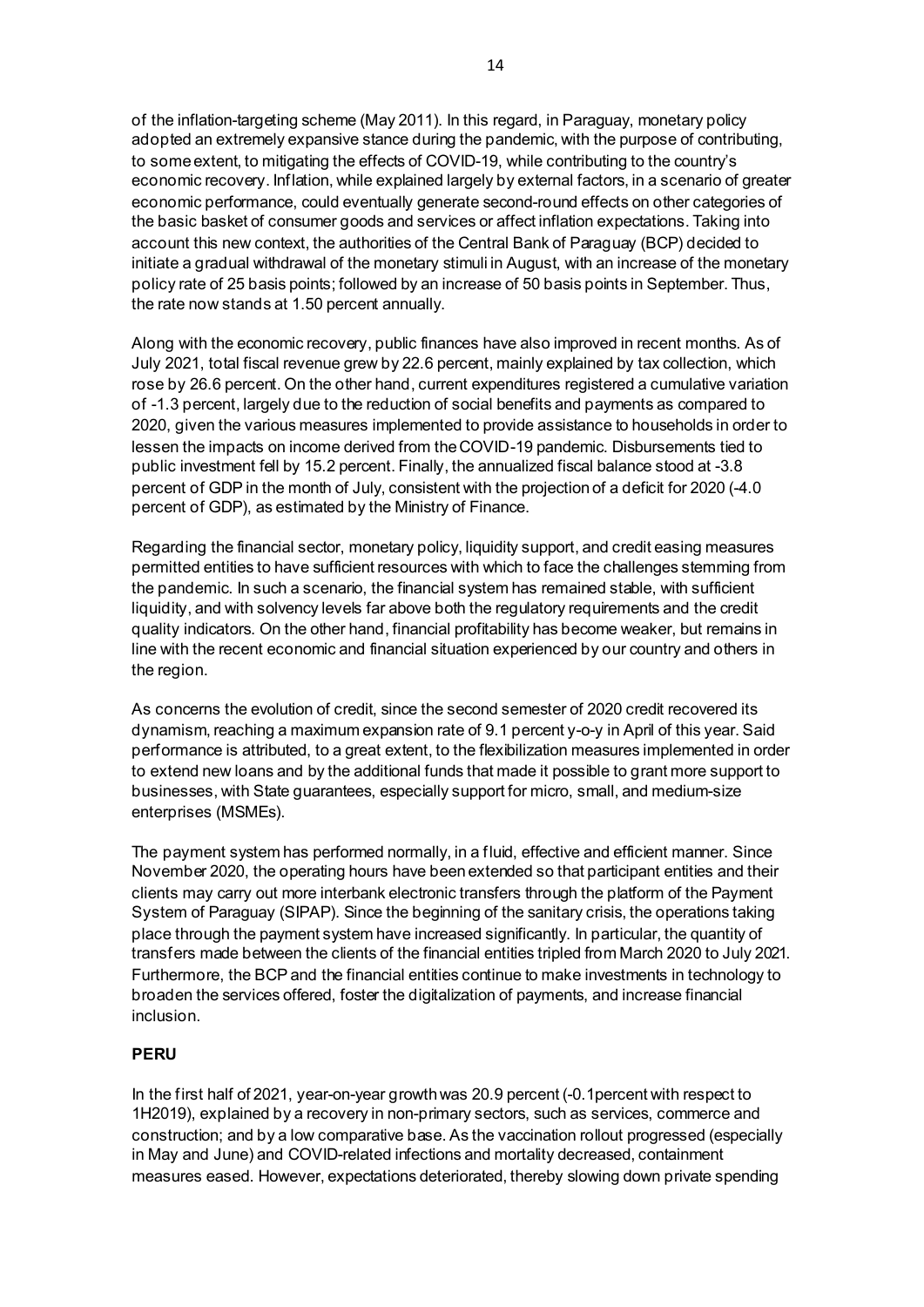recovery. Domestic demand growth was offset by a negative contribution from services exports—especially inbound tourism—which are still far from pre-crisis levels.

Following the recovery in monthly GDP at end-2020, the monthly dynamics during 2021, compared to 2019, reflected the focalized quarantine in February, as well as the effect of political uncertainty on expectations. As of July 2021, economic activity was 0.4 percent above the level reached in the same month of 2019, although there are still sectors lagging behind, especially those involving greater physical interaction, such as services and commerce. However, moderate growth is expected during the second half of the year, explained by a smaller statistical effect and lower business confidence. As a result, GDP is expected to grow by 11.9 percent in 2021 and 3.4 percent in 2022.

Inflation in Peru has been one of the lowest and less volatile in LAC since 2001 (2.6 percent in 2001-2020). In August, inflation was 5.0 percent due to supply-side factors, such as higher commodity prices (oil, wheat and soybean oil), increased transportation costs (import freight rates), and exchange rate depreciation. In this context, 12-month inflation expectations reached 3.07 percent (slightly above the 1percent-3 percent target range of the Central Reserve Bank of Peru, BCRP), but inflation trend indicators remain within target. For the remainder of 2021 and the first half of 2022, inflation is projected to be above the target range due to transitory supplyside effects, considering that the output gap will gradually close as the economy continues to recover.

Credit to the private sector increased 2.5 percent year-on-year as of August 2021, mainly due to higher loans to businesses. After a significant increase in the credit-to-GDP ratio in 2020, resulting from the expansionary monetary policy stance, liquidity operations, and a Government Loan Guarantee (GLG) program (known as *Reactiva Peru*), demand for credit moderated and is now expected to grow at a rate below that of nominal GDP.

The fiscal deficit is expected to decrease from 8.9 percent in 2020 to 4.0 percent in 2021, mainly due to higher government revenues in a context of domestic recovery and favorable international conditions. Public debt as of end-2021 is expected to reach 34.9 percent of GDP. Going forward, fiscal consolidation will continue, and the deficit will likely decrease as the economy gradually recovers from the negative COVID-19 shock.

The current account deficit (forecasted at 1.7 percent of GDP in 2021) is lower than the previous 10-year average (2.8 percent of GDP) and will continue to be sustainable and financed by long-term capital inflows. The trade balance surplus will continue to be positive in 2021 (6.8 percent of GDP).

Between April 2020 and July 2021, the BCRP kept the policy rate at 0.25 percent, the lowest since the adoption of the Inflation Targeting regime. This decision was complemented by massive operations to provide liquidity to the financial system (through longer-maturity repo operations, which are significantly larger than under the Global Financial Crisis). These measures include a loan program with government guarantees (8.4 percent of GDP) and liquidity provided by the BCRP through repo operations to support financing of working capital. The BCRP raised its policy rate by 25 bps in August and 50 bps in September, to 1.0 percent, in a context of global inflationary pressures and a recent surge in inflation expectations. The BCRP still maintains a significant expansionary stance and will continue to take the necessary steps to support the payments system and the credit channel.

Additionally, the BCRP maintains an FX buffer of around six times the country's short-term obligations and 36 percent of GDP due to a precautionary accumulation of international reserves. Additionally, Peru has access to contingent funds like the USD 11.4 billion Flexible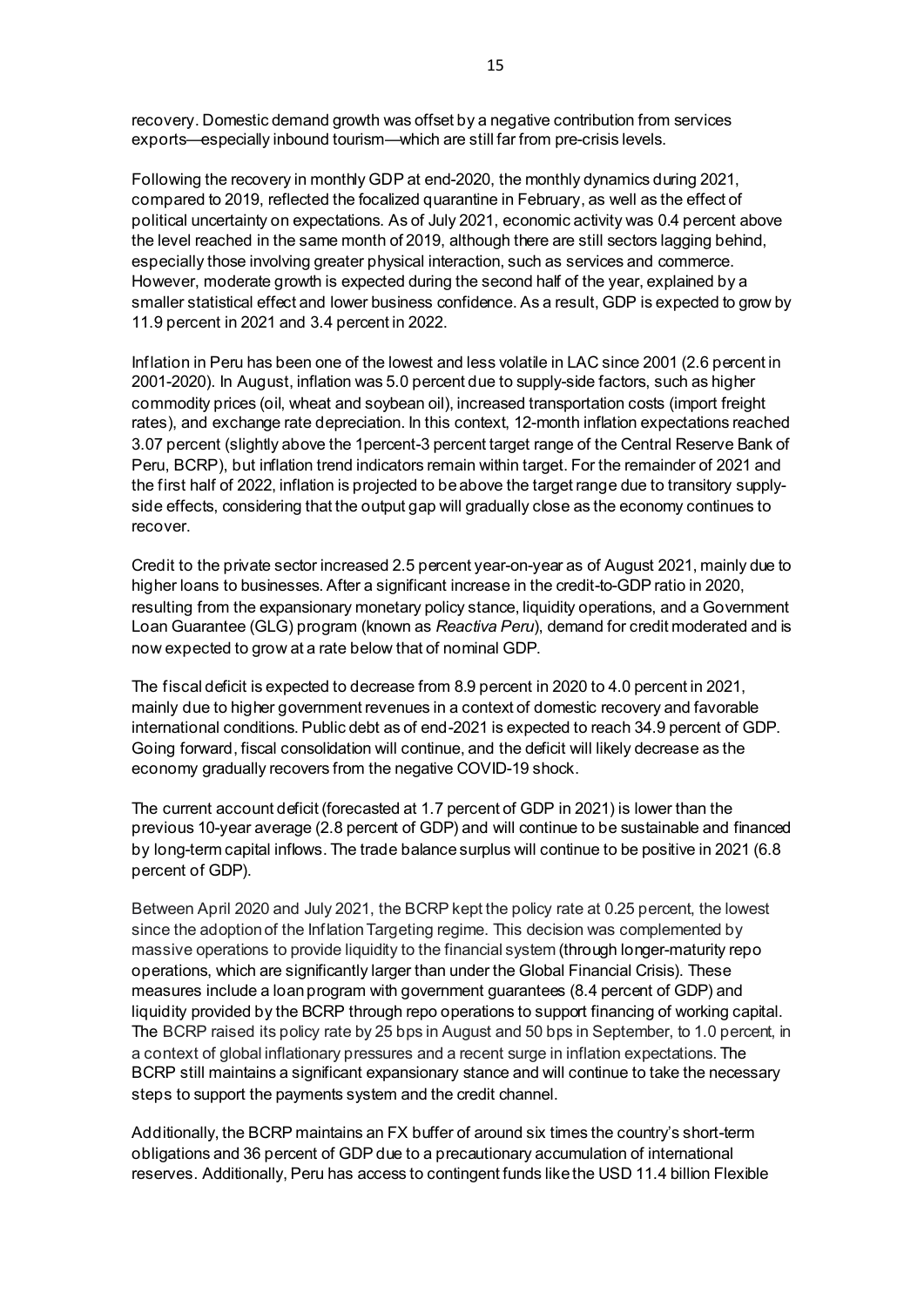Credit Line agreed with the International Monetary Fund. With sound fundamentals and high FX reserves, Peru's external position is one of the strongest among emerging market economies. This enables the authorities to considerably limit the risks from exogenous financial shocks.

Peru's strong and coordinated fiscal and monetary response under the pandemic was possible as a result of solid macroeconomic fundamentals, including low debt ratios, one the largest fiscal spaces in LAC, and significant external buffers. In a context of unprecedented challenges, the country's solid policy management over the past three decades is being validated.

# **URUGUAY**

As a result of a massive and steadfast vaccination plan, as of September  $22^{nd}$ , 74 percent of the total population of Uruguay has been vaccinated with both doses and 78.7 percent with one dose. Vaccination has been a key economic and social policy of the Government, which in conjunction with a forceful economic and social response and an emphasis on individual freedom with social responsibility, has contributed to mitigating the effect of the pandemic and positioned the economy for its recovery. That said, the global evolution of the pandemic and rise in the share of Delta cases merits continued monitoring.

# **Economic Outlook**

After contracting by 5.9 percent in 2020, the Uruguayan economy is showing clear signs of recovery and is expected to grow by 3.5 percent in 2021. The economy grew by 11.3 percent in the second quarter of the year (April-June) compared to the same period of the previous year. In seasonally adjusted terms, economic activity grew by 0.9 percent compared to the previous quarter.

There was a generalized recovery of economic activity in this period, particularly in trade, accommodation, food and beverage supply, and health, education, real estate and other services sectors. The recovery is linked to the greater dynamism of both domestic and external demand. Sectors such as manufacturing, construction, trade, accommodation, food and beverage supply, and financial services reached levels in the second quarter higher than the second quarter of 2019. In seasonally adjusted terms, all sectors registered growth compared to the levels of the last quarter of 2019 (pre-pandemic levels) with the exception of energy, gas, and water (strongly affected by the drought), professional activities and health, education, real estate, and other services (sectors that continue to be affected by lower mobility in the second quarter).

Leading indicators for the third quarter are encouraging, reflecting continued growth in economic activity. According to Uruguay XXI, both imports and exports recorded significant growth, even against 2019 levels. Export orders measured in dollars grew 58.7 percent year-onyear in July and 39.7 percent in August while imports in dollars registered year-on-year growth of 31.1 percent in July and 32.5 percent in August. Moreover, manufacturing production grew 18.7 percent in July compared to the same month of 2020. July's data shows a strong year-onyear acceleration of the manufacturing industry, but also an increase of 14.6 percent with respect to July 2019. At the same time, revenue collection grew 6.2 percent in July-August compared to the same period of 2020 and 4.3 percent compared to July-August 2019.

The recovery of activity has been accompanied by the strengthening of the labor market. Unemployment insurance has cushioned the loss of employment, particularly through the suspension and reduction modalities that maintain the employment relationship. Firms that expected to return to a more normal rhythm of activity have used this instrument to avoid laying off workers. Therefore, job destruction occurred mainly in informal jobs, generating a reduction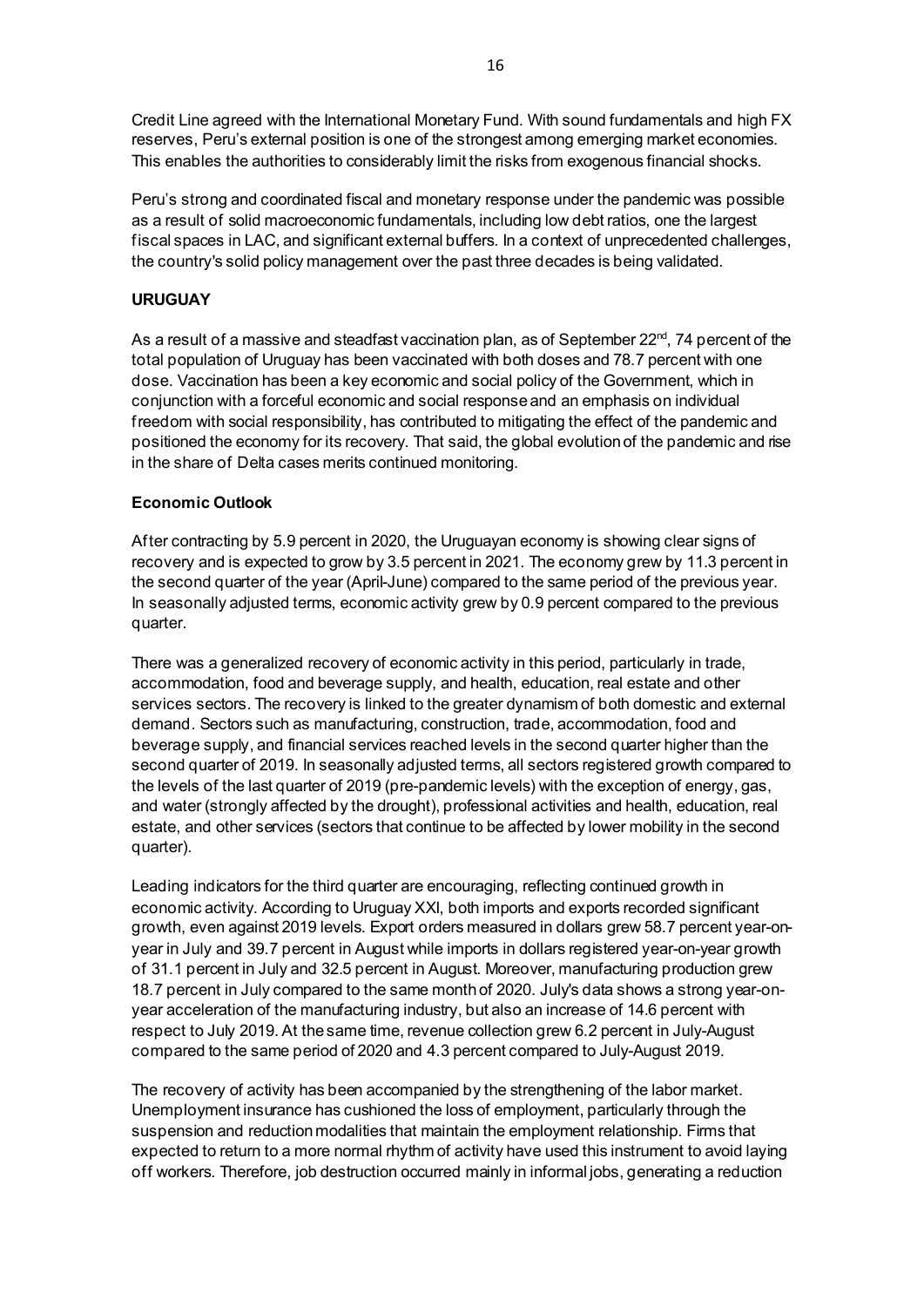in informality. As of July 2021, an average of more than 30,000 jobs have been recovered from the 60,000 jobs destroyed in 2020. It is expected that three out of four jobs lost in 2020 during the pandemic will be recovered by the end of the year.

# **Monetary Policy**

Based on the commitment to contribute to the slowdown in inflation, substantial improvements in the health situation and signs of recovery in economic activity, in August 2021, the Central Bank of Uruguay raised its monetary policy rate by 50 basis points to 5.0 percent to ensure that inflation expectations are in line with its target range. This represents the first change in its rate since September 2020 when the Central Bank modified the monetary policy instrument, substituting the monetary aggregates for the one-day reference interest rate. This decision was part of a more general process to provide greater transparency and clearer signals to economic actors about the trend of monetary policy.

Inflation in Uruguay stood at 7.59 percent in August 2021. As long as there are no setbacks in the health situation, the priority of monetary policy will be to drive inflation and inflation expectations to the center of the target range of 3.0 to 7.0 percent in the monetary policy horizon. The Central Bank is also advancing an agenda of financial de-dollarization as an additional instrument to strengthen monetary policy and reduce financial fragility.

# **Financial Sector**

The financial sector remains resilient due to prudent supervision and regulation measures in place. As of March 2021, the solvency situation of the financial institutions based in Uruguay continued to show remarkable strength with a capital structure that doubles the minimum regulatory requirement. The profitability of banks (measured in nominal pesos) represented a return on assets (ROA) of 1.7 percent and a return on equity (ROE) of 20.7 percent in the first quarter of 2021. The general delinquency of credit stood at 2.7 percent—the same level as of December 2020—and represents a reduction from 3.3 percent from a year ago. Stress tests of the banking system carried out by the Superintendence of Financial Services, showed that the banking system would withstand a severe recession scenario, and the regulatory capital of the banking system would remain above the minimum requirement.

# **Fiscal Policy**

In 2021 the Government continued responding to the pandemic in a timely, targeted, and responsible way to ensure that measures remain sustainable during the duration of the pandemic. Total budgetary resources to respond to the pandemic, managed through the Coronavirus Fund Solidarity Fund, are estimated at 1.7 percent of GDP in 2021. Many of the measures adopted to protect the most vulnerable population and contribute to the recovery of micro, small and medium-sized enterprises micro have been extended recently. One of them is unemployment insurance, which was extended until March 2022. On the other hand, measures related to credit assistance (SIGA, ANDE zero-rate loans, loans with subsidized rates, loan restructurings) are still in force. In addition, the Government is contemplating the implementation of two programs to address child poverty from 0 to 3 years old (estimated at USD 50 million additional per year) as well as housing for lower-income families. The promotion of employment opportunities for young people and people over 45 years of age who belong to the most vulnerable social groups is also a priority.

In the year ending in August 2021, the fiscal balance of the Central Government was -4.9 percent of GDP (excluding the positive effect of inflows to the Social Security Trust Fund of 0.6